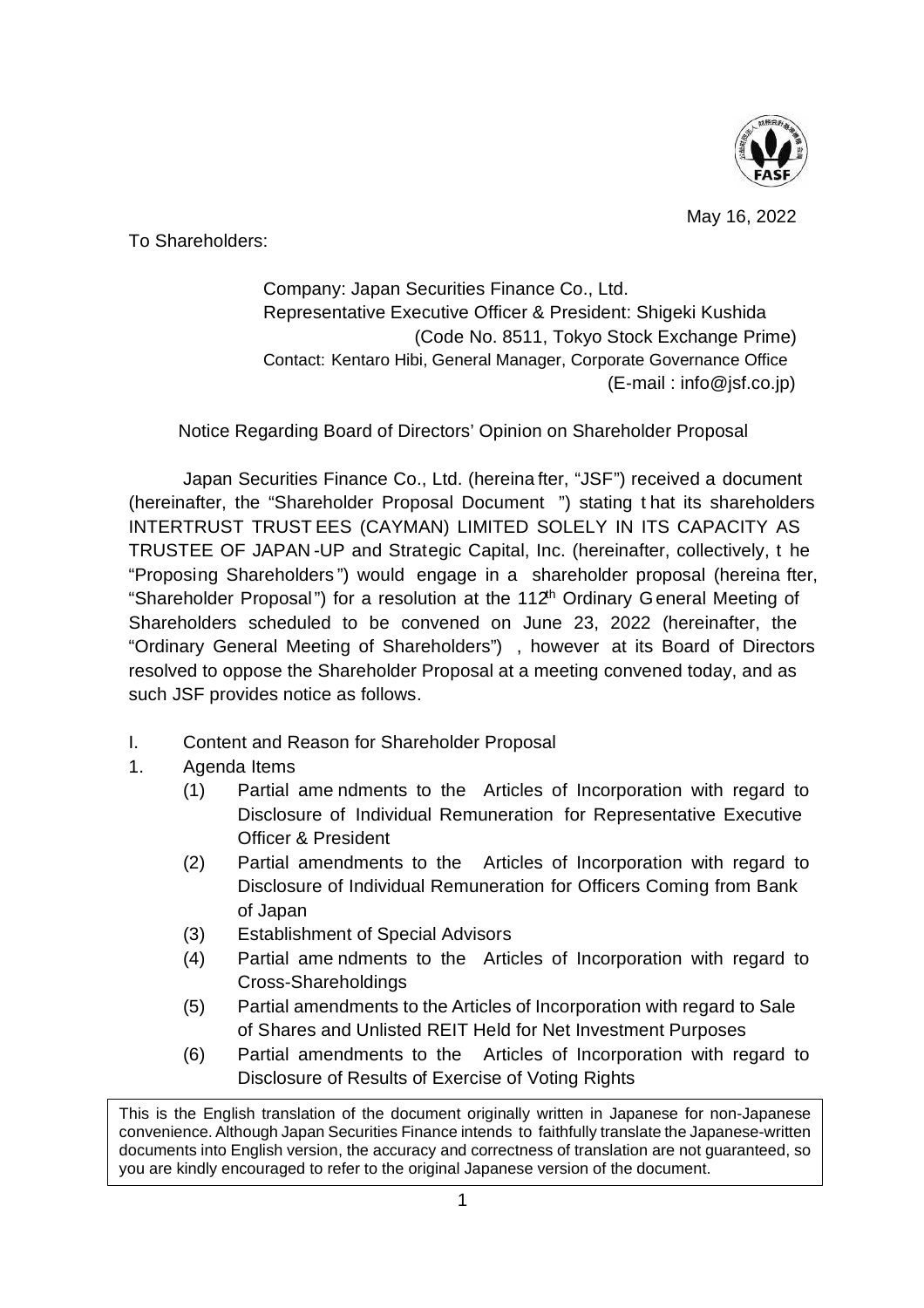2. Summary of Proposal and Reason for Proposing As set forth in the Exhibit.

### II. Board of Directors' Opinion on Shareholder Proposal

JSF, as a securities finance company that takes on an infrastructural function in securities markets, has obtained a license under the Financial Instruments and Exchange Act and abides by laws, ordinances and other regulations. JSF, with a strong recognition of the public role its existence plays, formulated a "Medium-term Management Policy" in November of 2021, with the aim of becoming a company that maintains a high degree of financial soundness, and realizes both the sustainable growth expected as a listed company and the medium to long-term enhancement of its corporate value. Here, our management goal is to achieve an ROE of 5% which exceeds our cost of equity by FY 2025.

To date, under its Sixth Medium-term Management Plan, JSF has advanced the strengthening of security financing and its revenue base otherwise, and has aggressively worked to address a variety of corporate governance related issues through such efforts as appointing officers in line with its revised Corporate Governance Code, building an incentive program with respect to remuneration, and addressing overall sustainability. The appointment of the officers from the Bank of Japan, which called into question by the Proposing Shareholders has been conducted in consideration of the nature of JSF and amid its efforts related to appointment and remuneration, on personal character basis in an effort to secure the talent required by JSF.

These efforts are manifesting results, in fact JSF has maintained steady growth in ROE, and amid efforts to enhance shareholder returns, total shareholder return has exceeded the average for listed companies in recent years.

The JSF Board of Directors believes that the maintenance and strengthening of these past efforts will lead to improve corporate value at JSF of the medium to long-term, and as the result of careful consideration of the Shareholder Proposal, it has decided to oppose the Shareholder Proposal in its entirety as set forth in section "2. Opinion of JSF Board of Directors Regarding Individual Agenda Items in Shareholder Proposal."

We sincerely hope that our shareholders will understand in depth our policies, rationale and achievements.

Hereunder, we will provide a specific explanation regarding the efforts undertaken by JSF to date and the results thereof.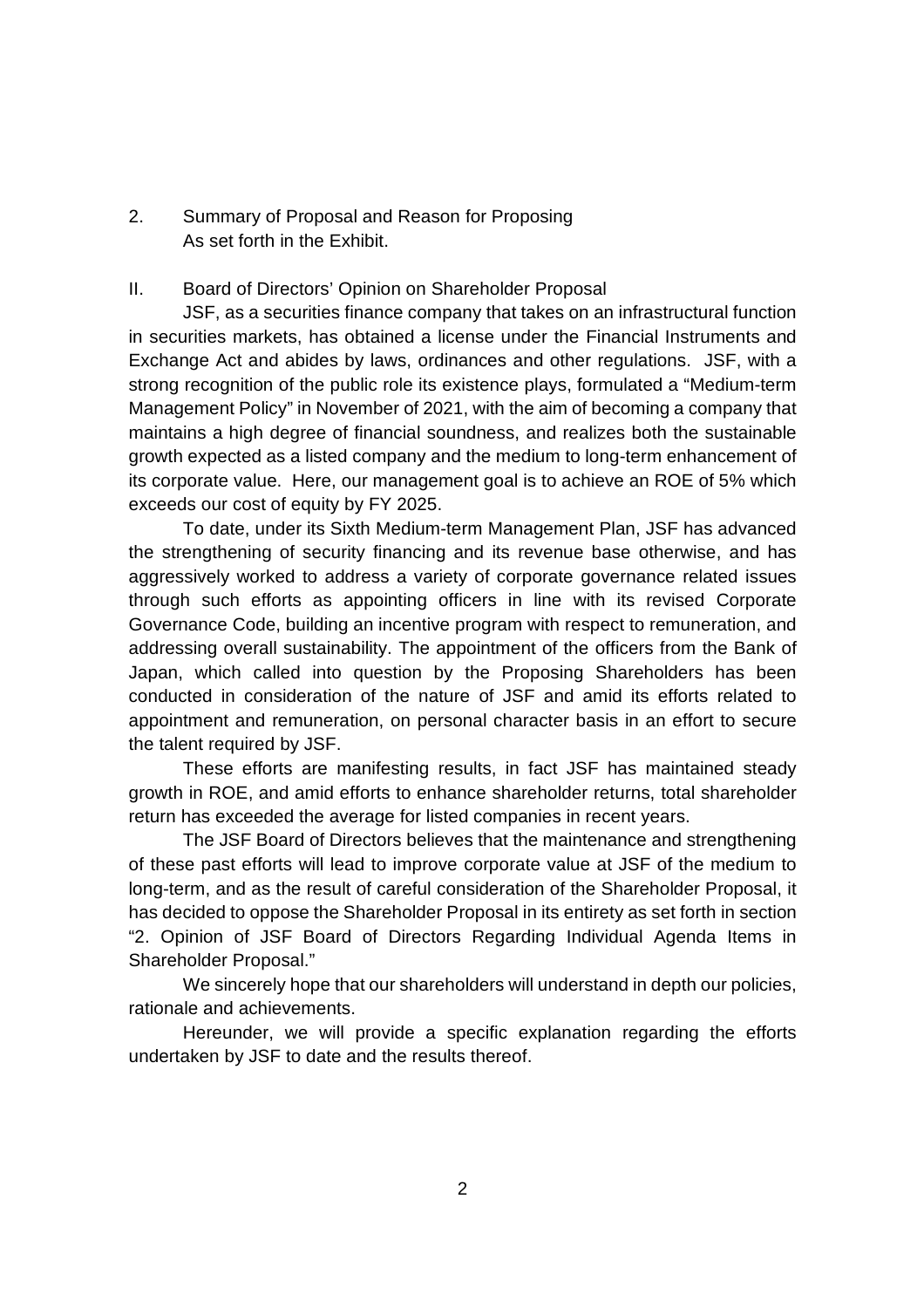- 1. JSF Medium-term Management Policy and Efforts in Corporate Governance
- (1) JSF Management Policy and Vision of the Future

JSF, with a strong recognition of the public role it plays as a securities finance company that takes on an infrastructural function in securities markets, aims to become a company that maintains a high degree of financial soundness, and realizes both the sustainable growth expected as a listed company and the medium to long-term enhancement of its corporate value.

(2) Medium-term Management Policy and Management Goals

Under this rationale, JSF, under the recognition that it is expected to further commit and secure transparency for sustainable growth and the enhancement of medium to long-term corporate value based on a high degree of governance, released a "Medium-term Management Policy" in November of 2021. Under this policy, JSF targets an ROE of 4% in the period of the current medium-term management plan (through FY2022), and an ROE of 5% in the period of the next plan (FY2023 ~ FY2025) as a management goal.

In the formulation of these ROE goals, JSF estimated the cost of equity using objective data and several methods to reach acknowledgement of the mid 4% range, and then set its ROE goal higher at 5%.

Furthermore, as infrastructure in securities market, securities financing companies are unique in that they are subject to restrictions on financial soundness and scope of business under laws, regulations and standards for participation in securities and funds transfer settlement systems, with low business strategy risk and high financial and earnings stability, and as such the cost of equity at JSF is considered to be somewhat lower than the general level.

In addition, based on these features of securities financing companies, JSF is well on track to achieve its ROE goal by FY2025. In that sense, the medium-term management policy does not revise the existing Sixth Medium-term Management Plan, but rather it seeks to accelerate and strengthen this plan.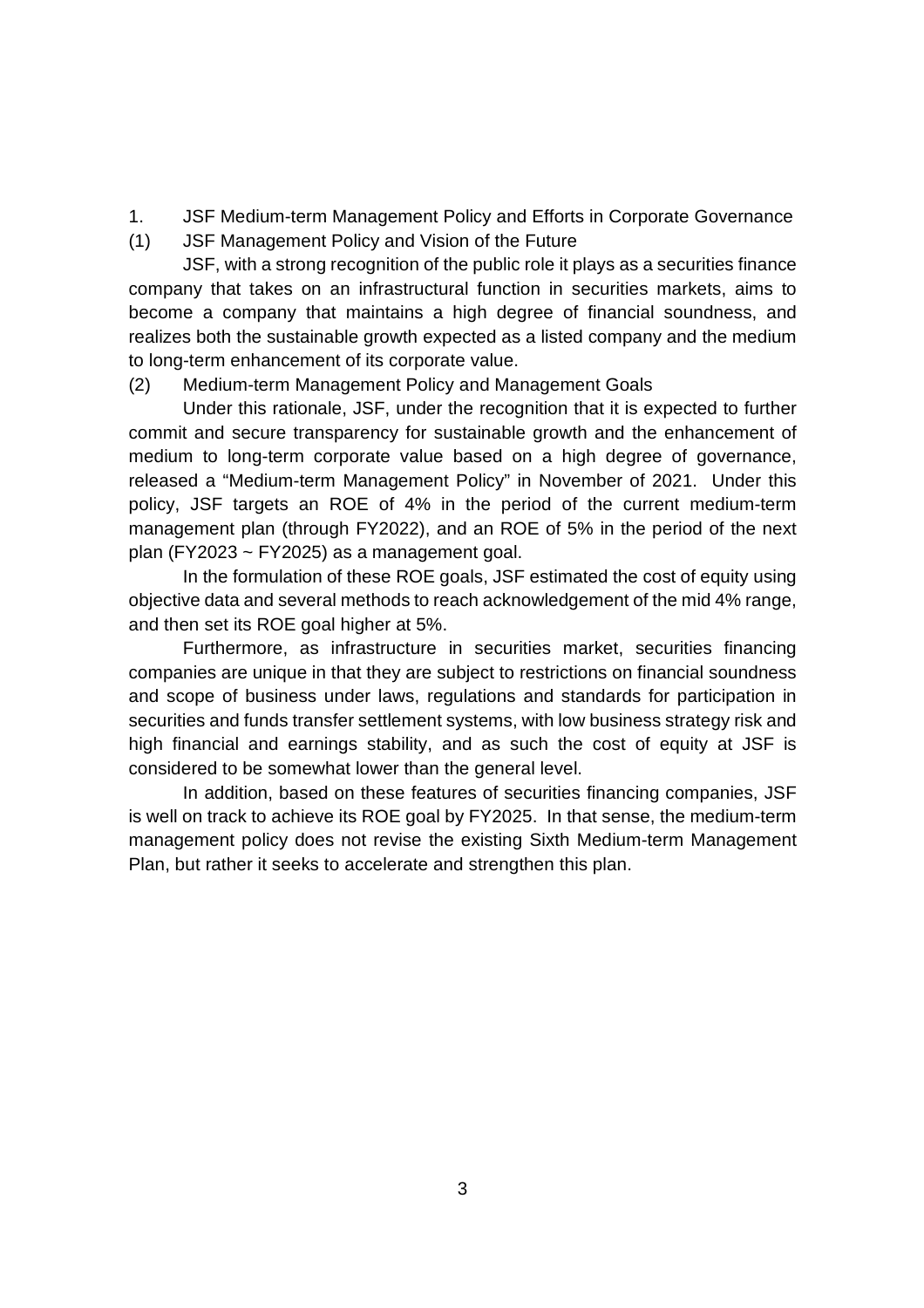# • Medium-term Management Policy: Overview





# (3) Results of JSF's Efforts to Date

The efforts under the existing medium-term management plan have stacked up to steadily increase our ROE in recent years, reaching 3.8% in FY2021, and making it possible to establish a foothold for achieving our goals under the mediumterm management policy of 4% in FY2022 and 5% in FY2025.

Additionally, total shareholder returns at JSF have risen to a level that significantly exceeds the recent TOPIX average.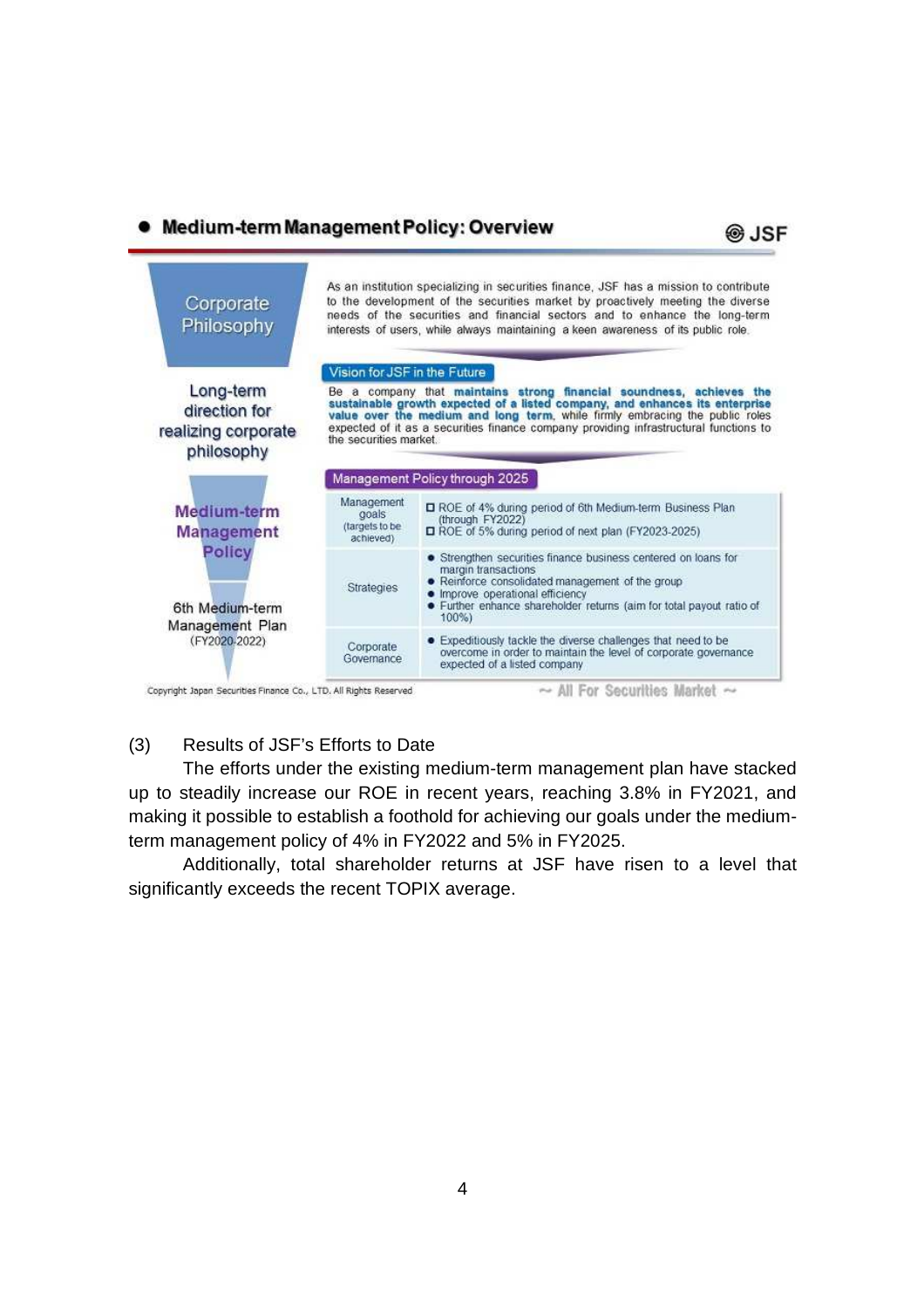

(Change in ROE at JSF)

(Total Shareholder Return at JSF)

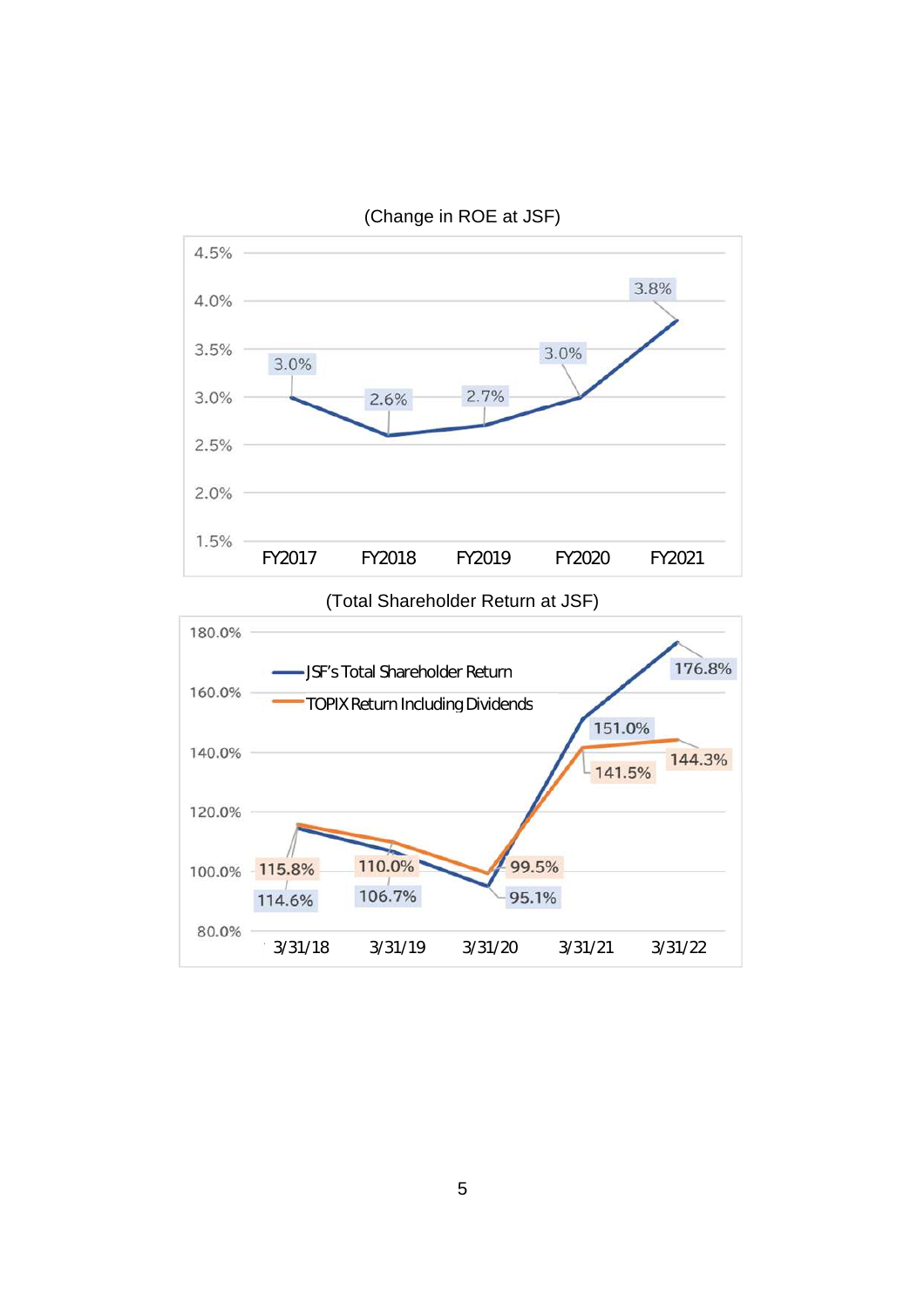(4) Measures to Realize Management Goals, and Concept of our Business Portfolio

In order to realize the management goals set forth in sections (1) and (2) above, JSF will accelerate its efforts to increase its earning power and capital efficiency by 1) strengthening its securities finance business centered on loans for margin transactions, 2) reinforcing consolidated management of its group, and 3) improving its operational efficiency.

JSF is a licensed securities financing company which is supposed to have business related loans for margin transactions as its main business under applicable law, and has its other business mandatorily restricted within the scope that does not interfere with its operations in loans for margin transactions. As such, the group's business portfolio, inclusive of its subsidiaries, is limited to a relatively narrow range which is considered to be related and contribute to the execution of JSF's business, and due to regulations under laws and ordinances as set forth above, the group's business portfolio is not subject to frequent change arising from M&A or other transactions.

Based on the fundamental nature of this group business and the purport of Corporate Governance Code, the JSF Board of Directors have deliberated, determined and released a fundamental policy for its business portfolio as follows.

- With a strong recognition of the public role it plays as infrastructure in securities markets, the JSF Group will actively respond to diverse needs in the securities and finance sectors to provide a variety of securities and finance related services focused on their licensed business of securities financing centered on loans for margin transactions.
- In addition, in consideration of the large susceptibility of its loans for margin transactions services to market fluctuations and other factors, JSF Group will continue its efforts to diversify the sources of its earnings and to achieve its management goals in each sector with an increased consciousness of enhanced capital efficiency.
- Under this concept, JSF Group will endeavor to realize its vision of the future through a business portfolio consisting of security financing business centered on loans for margin transactions, securities management business, trust banking business and real estate management business.

### (5) Shareholder Returns

To further enhance shareholder returns, JSF aims at cumulative total payout ratio of 100% through dividends and the flexible implementation of share buy-backs in the period from FY2021 through FY2025 (achieving the goal of ROE 5%).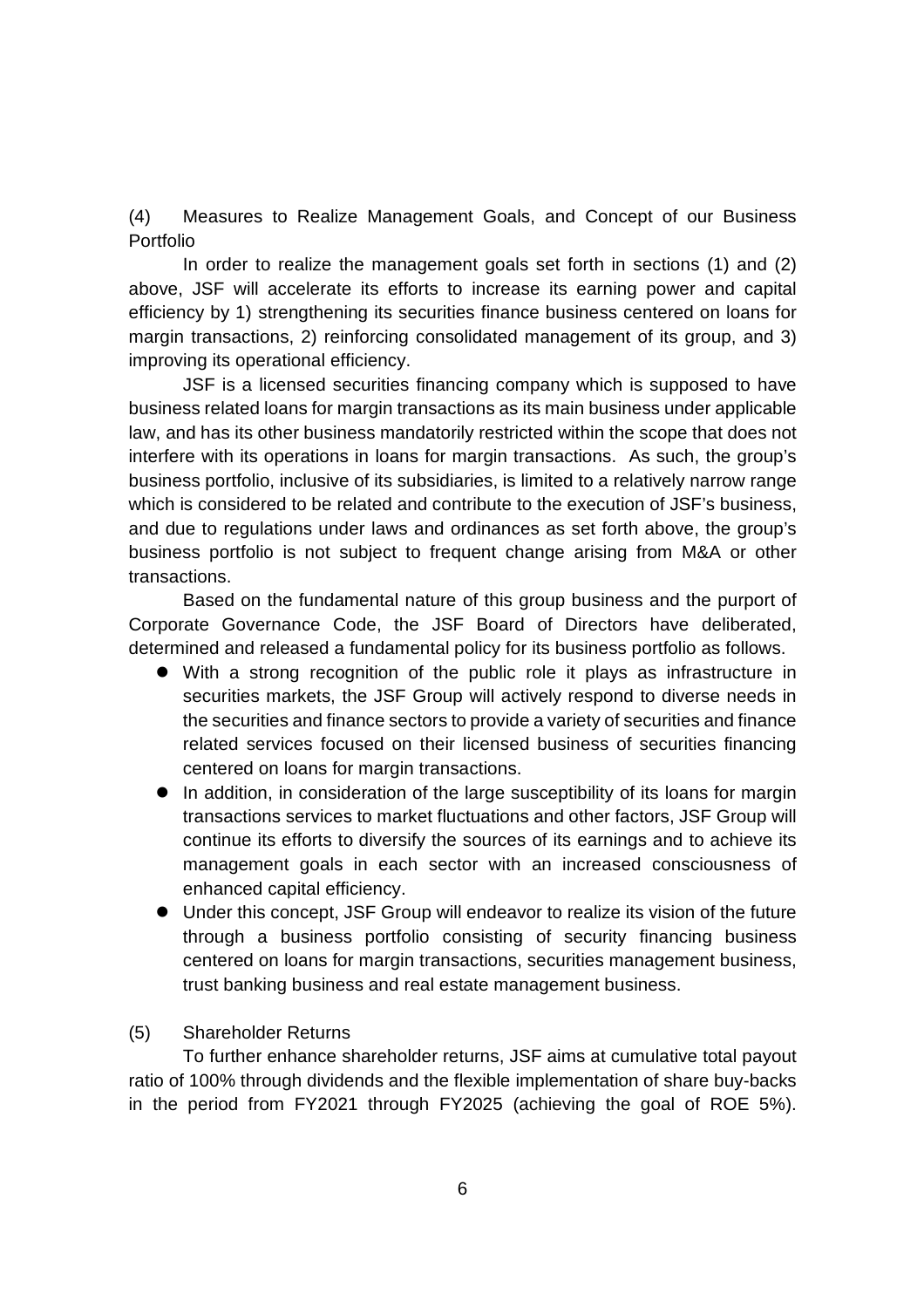Furthermore, with regard to dividends, the amount of our annual dividends reached JPY 30 per share in FY2021, and our aim is to aggressively pay annual dividends in the period from FY2022 through FY2025 at a level that does not fall below the amount of JPY 30 per share.

Under this policy, the shareholder return in FY2022 has been established as annual dividend forecast of JPY 32 (+JPY 2 year-on-year), and a share buy-back up to a maximum of JPY 3,000,000,000 or 3,200,000 shares (3.5% of total number of shares outstanding). Combined, this will result in the total payout ratio of 103.4%.

### (6) Efforts in Corporate Governance

(i) Policy on the Composition of Board of Directors, etc.

JSF transitioned to a company with a nominating committee, etc. in 2019 to separate oversight from execution, creating a Board of Directors composed of five directors with three outside directors, and appointing outside directors to serve as the chairs for the Board of Directors and all three committees. Independent outside directors account for the majority of the Nominating Committee and the Remuneration Committee.

Under this system, considerations and deliberations from diverse angles are amassed in the formation of management policies. Additionally, reviews of reports, explanatory meetings on business and other efforts to enhance the information provided to directors are being made to facilitate the appropriate oversight of the execution of business. These efforts are also acclaimed as appropriate in evaluating the effectiveness of the Board of Directors.

Faced with the revision of Corporate Governance Code, transition to a new TSE market segment and environmental changes from factors such as progressing internationalization and digital transformation, as well as the formation and implementation of a management plan for the next period under the medium-term management policy, JSF had its Board of Directors reexamine the composition etc. of its Board of Directors through deliberation by the Nominating Committee from a viewpoint of enhancing the role of the Board of Directors in a company with a nominating committee, etc.

As a result thereof, the Board of Directors reached a recognition that increasing the size of Board of Directors by adding two directors (both outside directors) to the current five directors would be appropriate based on the multifaceted skills required to face the changing environment, the balance of the number of people engaged in the oversight and execution of business, and the importance of diversification in terms of age and gender. In addition, taking into consideration the ability of speedy decision making and the size of JSF's business, the Board of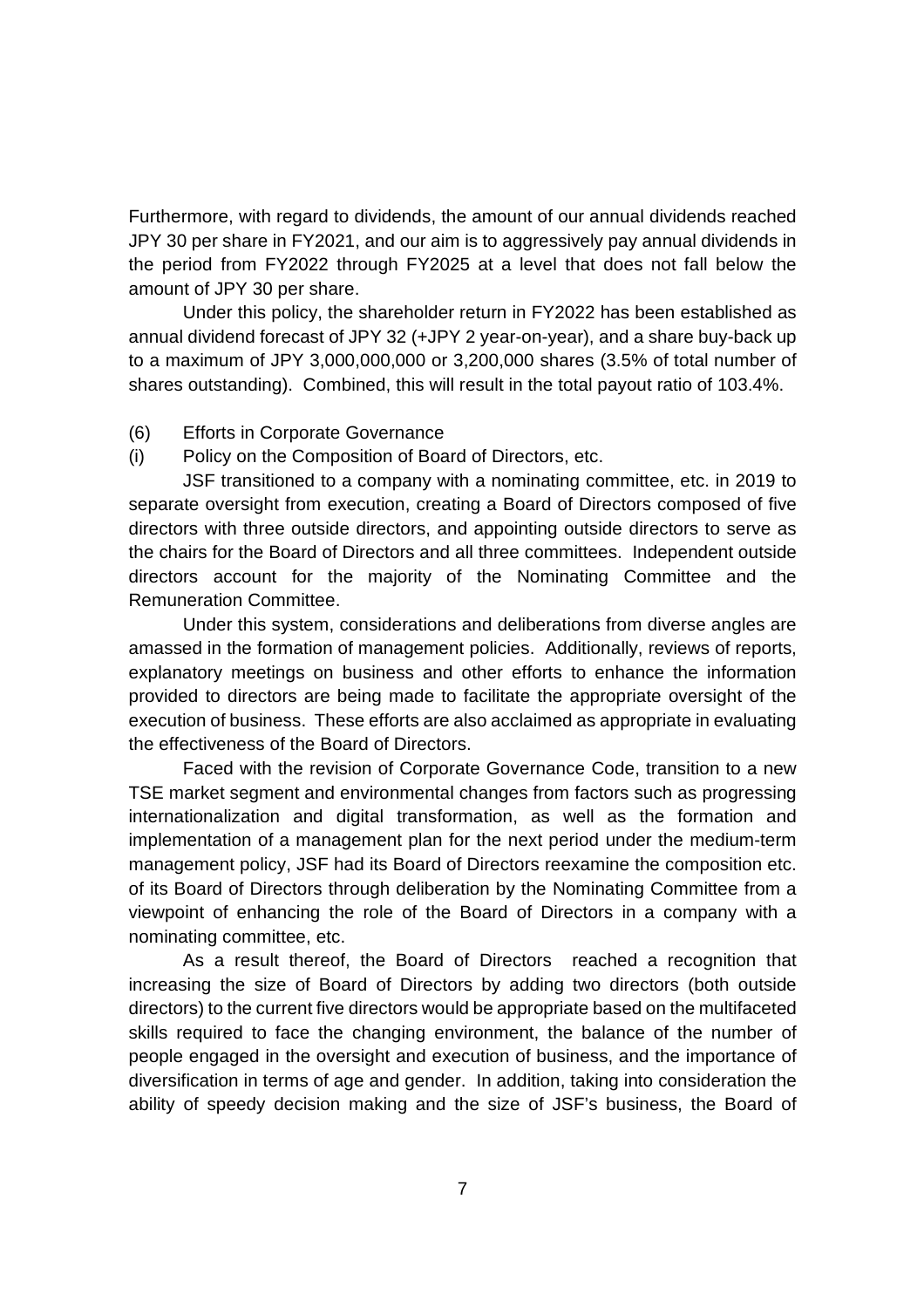Directors reached to the conclusion that it is worth reassessing the maximum number of directors while maintaining some leeway in the actual number of members required based on a skill matrix.

Based thereon, JSF proposes a board composition of seven directors, including five outside candidates and two inside candidates, and a maximum number of eight seats of the Board of Directors under its Articles of Incorporation, consisting of seven actual members and one vacant seat.

(ii) Formation and Disclosure of "Policy for Executive Officer Appointments"

As part of the exertion of the Board of Directors' supervisory function, JSF had the Nominating Committee deliberate and determine a policy for the appointment of management. Last year, due to changes in the environment set forth above, a comprehensive reexamination was conducted regarding the criteria on the appointment of executive officers based on the results of the deliberations of the Nominating Committee, and specific appointments are conducted under the following classifications of the talent expected of executive officers in light of the fact that the purpose of their appointment is to create an executive system that facilitates the advancement of the medium-term plan.

- Someone who is able to fully recognize JSF's public role in the execution of JSF's business
- Someone who has extensive knowledge of the overall finance and securities markets
- Someone who is well versed in the Financial Instruments and Exchange Act and other various laws and regulations
- Someone with knowledge and experience involving JSF's highly specialized business
- Someone with the internationality required in the advance of JSF's business
- Someone with a high degree of knowledge and experience in business management and risk management
- Someone with a high degree of knowledge and experience in finance and accounting
- Someone who is able to nimbly respond to the various environmental changes encircling JSF in the finance and securities sectors

In addition, a long list of people from inside the company, from the public sector and from the finance and securities sectors is prepared when making specific appointments. The executive officer appointments released by JSF on February 28, 2022 were based on this policy.

The Proposing Shareholders have a negative assessment of the appointment of people from the Bank of Japan as officers at JSF, but as stated above, in light of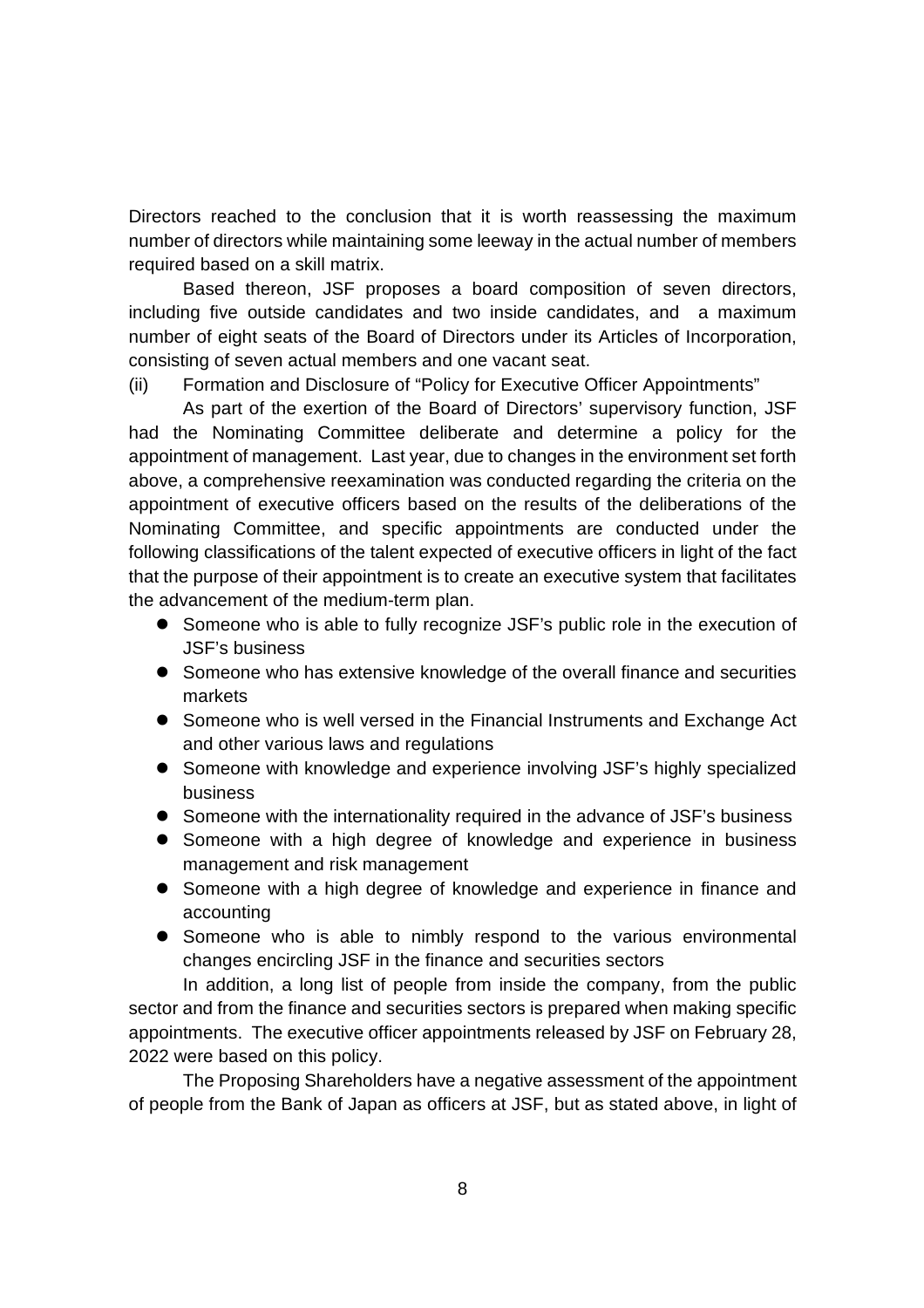the public role and uniqueness of securities financing business which includes loans for margin transactions, JSF focuses on the talent expected of executive offers and management, i.e. the ability to fully recognized JSF's public role in the execution of JSF's business, extensive knowledge of the overall finance and securities markets, the ability to nimbly respond to the various environmental changes encircling JSF in the finance and securities sectors, and other talents, and people from the Bank of Japan are appointed based on a determination that they have these talents. Their benefits are commensurate to their work responsibilities, and the payment status of remunerations is being appropriately disclosed by JSF and its consolidated subsidiaries pursuant to laws and regulations.

## (7) Rationale Regarding Remuneration and Incentives

JSF has established a remuneration system that supports the foregoing management policies and governance system which strongly recognized its public role as infrastructure in securities markets and provides incentives that are consistent with JSF's management policy of enhancing its corporate value in the medium and long-term.

Specifically, with an eye towards a high degree of correlation with JSF's earnings and share price, executive officer remuneration is set as monthly remuneration (base remuneration) and officer bonuses and stock remuneration linked to earnings. The set as monthly remuneration (base remuneration) is based on an individual executive officer's position. With an eye towards the clarification of management responsibilities, officer bonuses are determined after the end of a fiscal year, linked to the achievement status of the management goals in the medium-term management plan and performance in each term, and paid within three months after this determination. Stock remuneration utilizes a board benefit trust scheme to award points linked to and determined by medium-term performance, and awards JSF shares based on the number of points at the time of retirement.

From a viewpoint of exerting a supervisory function, directors (excluding those concurrently serving as executive officers) are only paid fixed-amount monthly remuneration (base remuneration) and are not paid performance linked remunerations. The remuneration of an individual director is determined by their classification as fulltime or non-fulltime director, appointment as chair and other positions as a director. Directors who concurrently serve as executive officers are not paid remuneration as a director.

Remuneration for individual directors and executive officers is determined by the Remuneration Committee. Additionally, changes etc. to remuneration categories and the remuneration system are also determined by the Remuneration Committee.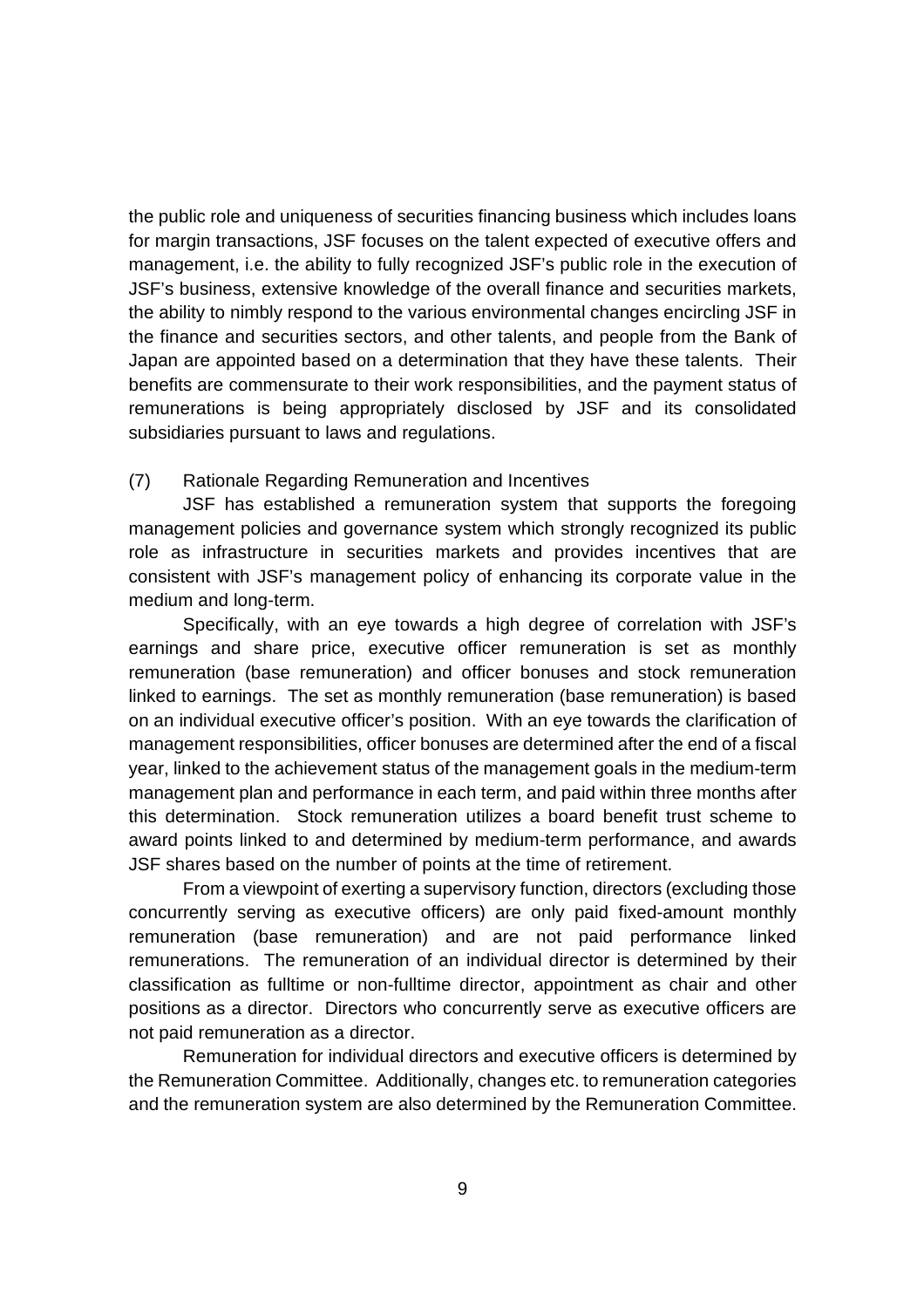- 2. Opinion of JSF Board of Directors Regarding Individual Agenda Items in Shareholder Proposal
- Agenda Item 1 Partial amendments to the Articles of Incorporation with regard to Disclosure of Individual Remuneration for Representative Executive Officer & President

## (1) Content of Proposal

The following Chapter and Article shall be newly established in the existing Articles of Incorporation.

Chapter IX Disclosure of Officer Remuneration

Article 38 (Disclosure of Remuneration for Representative Executive Officer & President)

The Company shall individually disclose the amount (including nonmonetary remuneration) paid to the executive officer having the power of representation as remuneration for the preceding fiscal year in the Corporate Governance Report submitted to the Tokyo Stock Exchange by the Company.

# (2) Opinion of the Board of Directors

# **The Board of Directors opposes this Proposal.**

JSF, in accordance with laws and regulations, appropriately discloses the policies for determining the content of remunerations of executive officers and directors (hereinafter, "Executive Officers, etc.") and the total amount of remunerations by officer classification in the business reports and annual securities reports.

In addition, the Proposal is related to the remunerations for Executive Officers, etc., and the Remuneration Committee has deliberated the Proposal and reached the conclusion that governance of the remunerations for Executive Officers, etc. at JSF is being appropriately managed by the Remuneration Committee, that remunerations is being appropriately disclosed, and there is no need for the establishment of a provision such as that of the Proposal in the Articles of Incorporation.

Also, at JSF the Remuneration Committee has the authority to decide the policies on the determination of the content of remunerations for Executive Officers, etc. and the details of individual remunerations for Executive Officers, etc. Moreover, the Remuneration Committee has appropriately exercised this authority to appropriately determine the details of individual remunerations for Executive Officers, etc. Specifically, the remunerations for Executive Officers, etc. is based on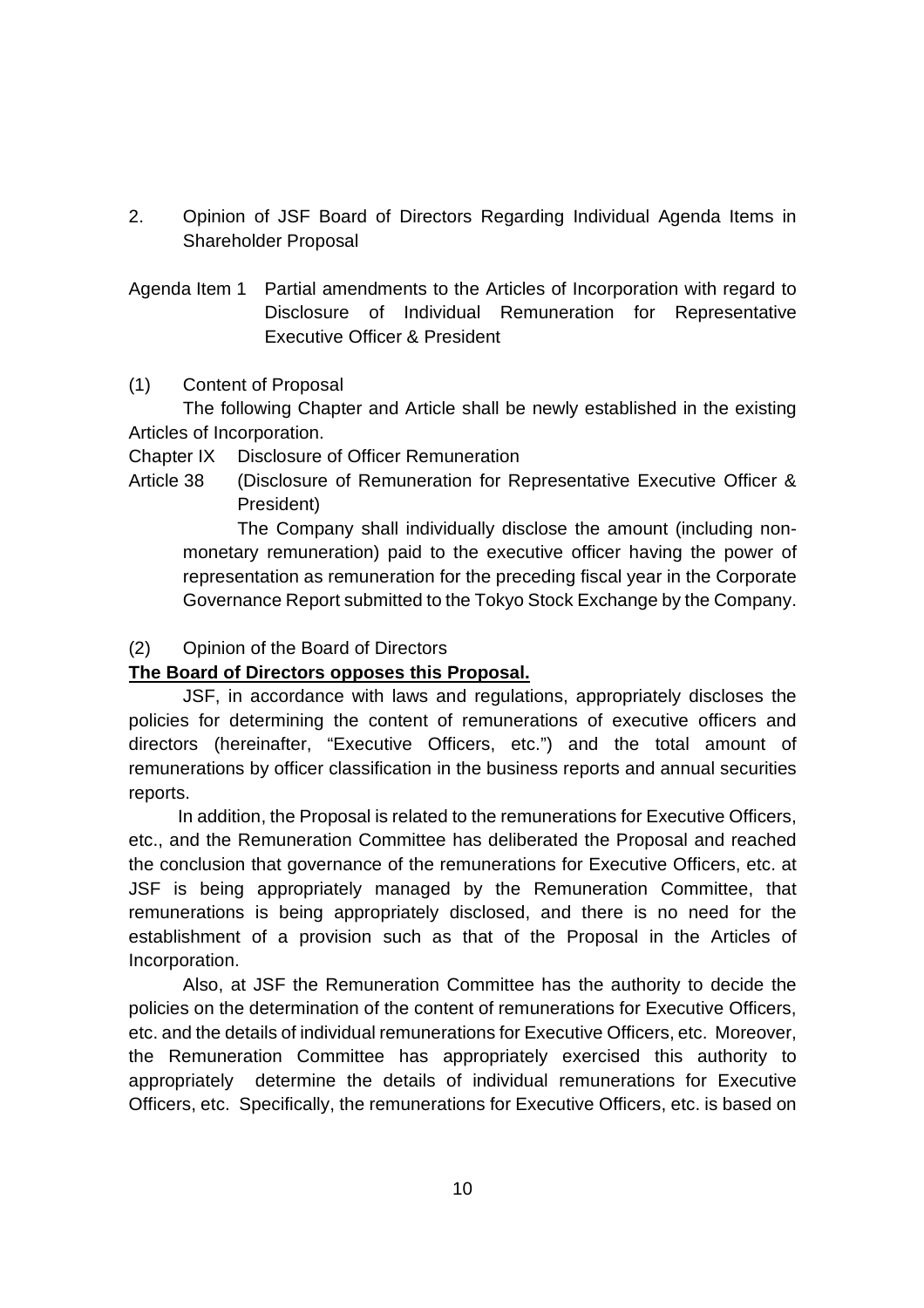the corporate philosophy and management policies, in a system and at a level the coincides with the roles and expected functions of directors and executive officers, with an eye towards sustainable growth and the enhancement of corporate value in the medium to long-term. Among others, the executive officer remuneration is set as monthly remuneration (base remuneration) and officer bonuses and stock remuneration, with an eye towards a high degree of correlation with JSF's earnings and share price.

Furthermore, the Shareholder Proposal states "There is concern that the president from the Bank of Japan losing his incentives to enhance shareholder value since he is earning remuneration that far exceeds his remuneration when he worked at the Bank of Japan, and to dispel this concern we are seeking the disclosure of the president's individual remuneration." However, as addressed above, the remuneration of Executive Officers, etc. is established to work as an incentive consistent with the enhancement of corporate value, and is unrelated to remuneration at the Bank of Japan. The Proposing Shareholders fail to provide a basis as to how JSF's remuneration system is disincentivizing the enhancement of shareholder value, and their allegation is unrelated to the enhancement of shareholder value.

Based on the foregoing the Board of Directors has determined that there is no need to establish a provision such that in the Proposal in the Articles of Incorporation since JSF is appropriately and fully responding in accordance with laws and regulations in both the determination and disclosure of remunerations.

- Agenda Item 2 Partial amendments to the Articles of Incorporation with regard to Disclosure of Individual Remuneration for Officers Coming from Bank of Japan
- (1) Content of Proposal

The following Article shall be newly established in the existing Articles of Incorporation.

Article 39 (Disclosure of Remuneration for Officers from Bank of Japan)

The Company shall individually disclose the money (including nonmonetary remuneration) paid to the executive officers, directors and special advisors who have a history of work at the Bank of Japan and the directors, advisers and counselors of subsidiaries who have a history of work at the Bank of Japan as remuneration for the preceding fiscal year in the Corporate Governance Report submitted to the Tokyo Stock Exchange by the Company.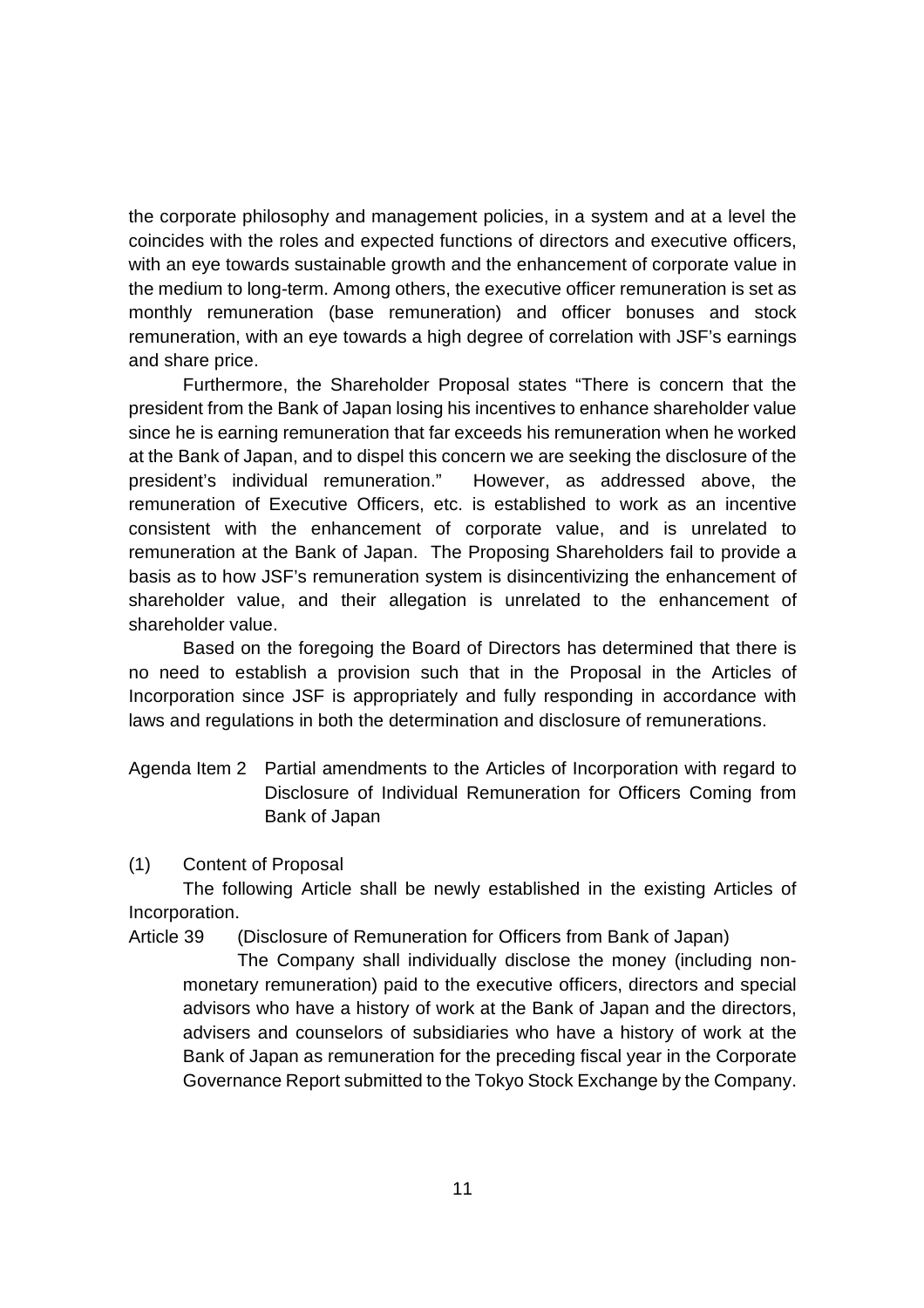### (2) Opinion of the Board of Directors

### **The Board of Directors opposes this Proposal.**

As set forth in the opinion of the Board of Directors regarding Agenda Item 1, at JSF the policies for determining the content of remunerations of executive officers and directors (hereinafter, "Executive Officers, etc.") and the details of remunerations for individual Executive Officers, etc. is appropriately determined by the Remuneration Committee based on its authority, and these policies and the total amount of remunerations by officer classification is being appropriately disclosed in the business reports and annual securities reports.

In addition, the commissioning of special advisors is determined by the Board of Directors through deliberation by the Nominating Committee, their remuneration is determined by the Remuneration Committee, and appropriate disclosure on these points is being provided in the Corporate Governance Report.

Also, the Proposal is related to the remunerations for Executive Officers, etc. and special advisors, and the Remuneration Committee has deliberated the Proposal and reached the conclusion that governance of the remunerations for Executive Officers, etc. and special advisors at JSF is being appropriately managed by the Remuneration Committee, that remunerations is being appropriately disclosed, and there is no need for the establishment of a provision such as that of the Proposal in the Articles of Incorporation.

The reason for the proposal is a negative assessment of the appointment of officers from the Bank of Japan at JSF, but in light of the public role and uniqueness of the securities financing business that includes loans for margin transactions, JSF focuses on the talent expected of executive offers and management, i.e. the ability to fully recognized JSF's public role in the execution of business, extensive knowledge of the overall finance and securities markets, the ability to nimbly respond to the various environmental changes encircling JSF in the finance and securities sectors, and the like, and people from the Bank of Japan are appointed based on a determination that they have these talents. Their benefits are commensurate to their work responsibilities, and the payment status of remunerations is being appropriately disclosed by JSF and its consolidated subsidiaries pursuant to laws and regulations.

Furthermore, the Shareholder Proposal states "It is very possible that people from the Bank of Japan enjoy special treatment within the JSF Group landing cushy positions, and this special treatment is a risk of negating the incentive for enhancing shareholder value. As such, we are seeking the disclosure of individual remuneration for people from the Bank of Japan to clarify any existence of special treatment in terms of remuneration." However, the remuneration of Executive Officers, etc. is established to work as an incentive consistent with the enhancement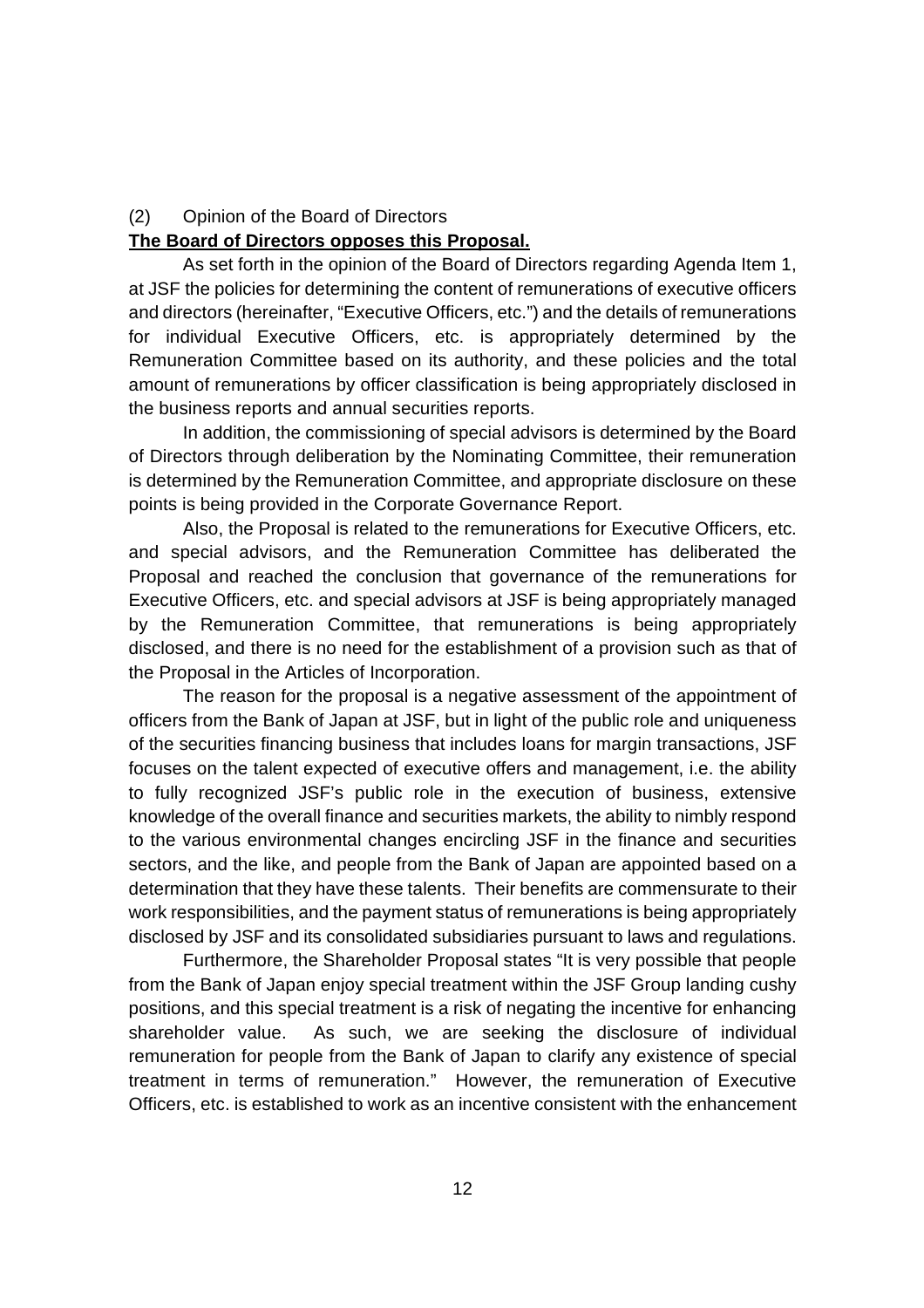of corporate value, and is unrelated to remuneration at the Bank of Japan. The Proposing Shareholders fail to provide a basis as to how JSF's remuneration system is disincentivizing the enhancement of shareholder value, and their allegation is unrelated to the enhancement of shareholder value.

Based on the foregoing the Board of Directors has determined that there is no need to establish a provision such that in the Proposal in the Articles of Incorporation.

Agenda Item 3 Establishment of Special Advisors

(1) Content of Proposal

The following Chapter and Article shall be newly established in the existing Articles of Incorporation.

Chapter X Special Advisors

Article 40 (Special Advisors)

The Company shall be entitled to establish special advisors by resolution of the Board of Directors.

#### (2) Opinion of the Board of Directors

### **The Board of Directors opposes this Proposal.**

The role of special advisors at JSF centers on business community activities and social contribution activities, and since the commissioning of advisors is determined by the Board of Directors through deliberation by the Nominating Committee and their remuneration is determined by the Remuneration Committee, disclosure on these points is being provided in the Corporate Governance Report. JSF has determined that having a person with past experience as president engage in these activities is expected to contribute in ways such as to the maintenance of relations in its business community as well as having an anticipated PR effect, and that this will lead to the enhancement of corporate value.

If the intent of this Proposal is the establishment of a special advisor system, we fail to understand the reason for proposing the stipulation of an establishment basis provision in the Articles of Incorporation. In consideration of securing objectiveness and transparency in the special advisor system, JSF, as addressed above determines and discloses the commissioning of advisor and their benefits through deliberation by the Nominating Committee, Remuneration Committee and Board of Directors, and in the day to day execution of business as well, the oversight and execution of business is separated by design in the organization of a company with nominating committee, etc. to create an appropriate decision making system,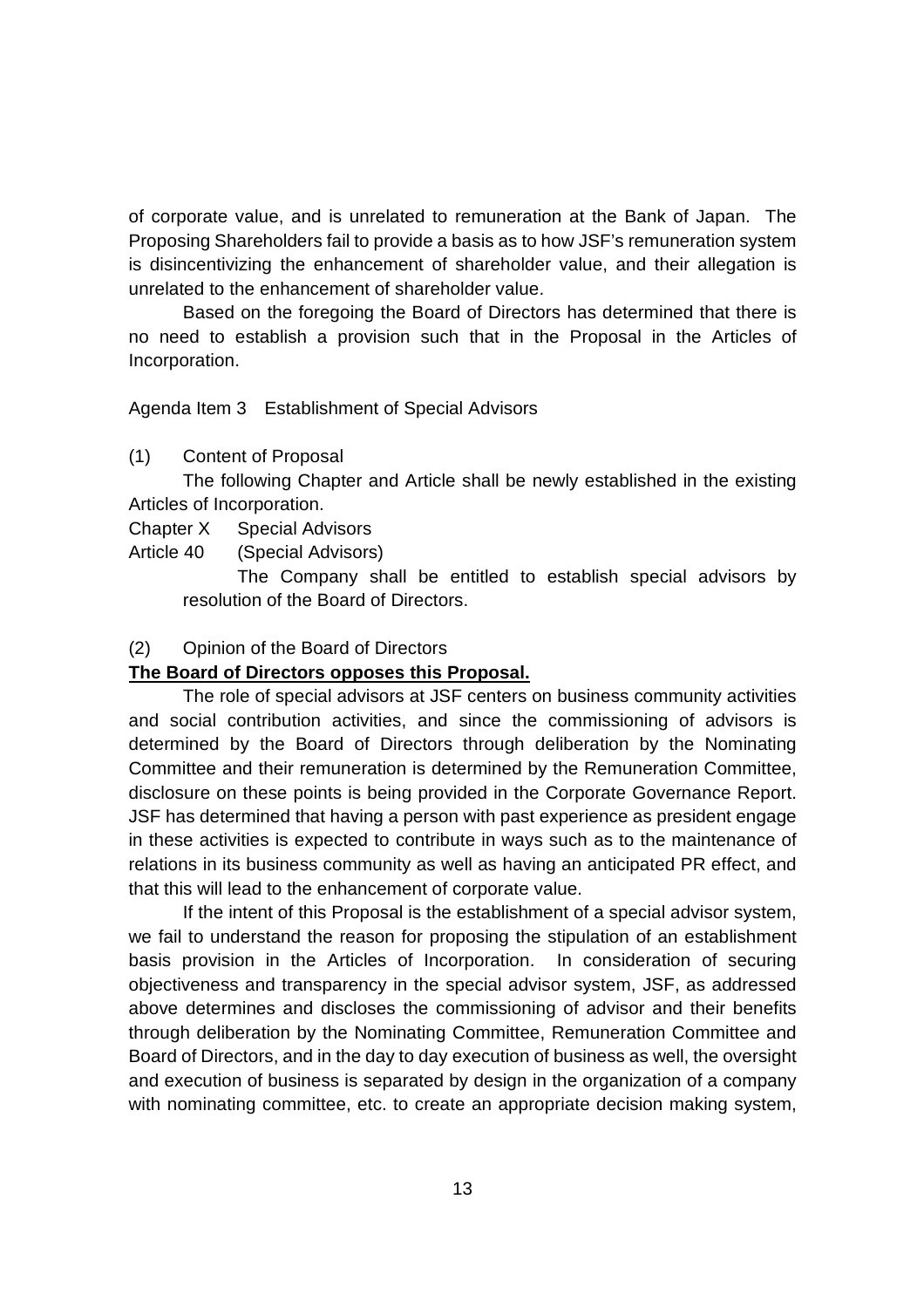and advisors at JSF are not actually involved in any management decisions. These efforts have secured the objectiveness and transparency of the special advisor system, and there is no need to stipulate a special advisor establishment provision in the Articles of Incorporation.

Furthermore, the Shareholder Proposal states "Governance related issues have been identified with regard to the advisory system itself, and the continued service of a someone who landed a cushy appointment as president after leaving the Bank of Japan as special advisor after retiring, runs contrary to social justice (the "S" of the so-called ESG)," but this allegation is thought unrelated to the enhancement of shareholder value.

As such, we have determined that there is no need to establish a provision such as that of the Proposal in the Articles of Incorporation.

Agenda Item 4 Partial amendments to the Articles of Incorporation with regard to Cross-Shareholdings

# (1) Content of Proposal

The following Chapter and Article shall be newly established in the existing Articles of Incorporation.

Chapter XI Securities Held by Company

Article 41 (Validation of Purpose and Disclosure of Results of Cross-Shareholdings)

(1) At least once a year, the Company communicates to the issuers of cross-held shares the desire to sell these shares in order to validate as to whether the purposes of cross-shareholding at the Company, the "strengthening of business relations" and the "undertaking of alliances", are actually effectuated by cross-held shares.

(2) The Company shall disclose the content of the responses from issuing companies have been obtained in response to the request for sale to the issuing companies of the preceding paragraph, by each individual company, in the corporate governance report submitted by the Company to the Tokyo Stock Exchange.

# (2) Opinion of the Board of Directors

# **The Board of Directors opposes this Proposal.**

With cross-shareholdings, the status of dividends and valuation gains or losses, the status of transactions with the company invested in, the history of the holdings and the like are validated each year by the Board of Directors, reduction is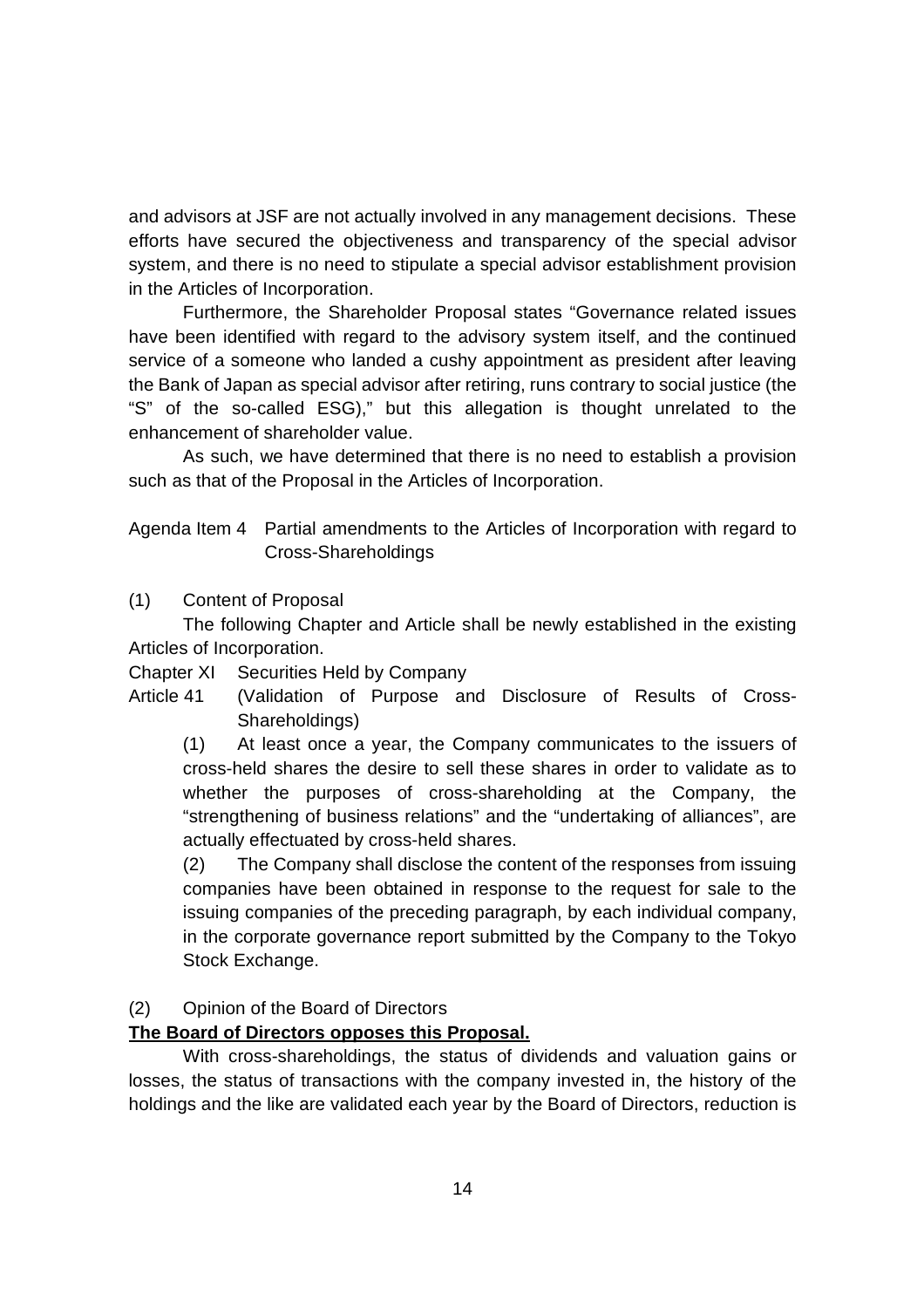sought in those holdings the necessity for which is weak, and a determination is made on the reasonableness of the holdings based on the result of this validation. This is disclosed in the Corporate Governance Report, and the status of crossshareholding is further disclosed in the Annual Securities Report.

Since FY2018, JSF has reduced its cross-held shares, reducing its holding of listed shares by 91% on market price basis and reducing its holding of both listed and unlisted shares by 78% in total in the period from March of 2018 through March of 2022. As of March 2022, JSF holds nine cross-held shares (two listed and seven unlisted) at a value of JPY 2,816,000,000, which accounts for merely 0.02% of its total assets and 2.04% of its total net assets on a consolidated basis. As such, general criticism of cross-shareholding is not warranted at JSF.

Furthermore, this Proposal seeks a provision in the Articles of Incorporation that states "At least once a year, the Company communicate to the issuers of crossheld shares the desire to sell these shares in order to validate as to whether the purposes of cross-shareholding at the Company, the 'strengthening of business relations' and the 'undertaking of alliances', are actually effectuated by cross-held shares." But the necessity of selling is an issue that should be validated by JSF, the response policy regarding the intent of holding, economic feasibility and the like is determined through deliberation by the Board of Directors, and JSF has ensured a process for disclosing the results thereof in the Corporate Governance Report.

In addition, the Articles of Incorporation stipulate fundamental policies in the management of JSF, and as such it would not be appropriate to establish provisions on matters related to the individual and specific execution of business. Accordingly we have determined that there is no need to establish a provision such as that of the Proposal in the Articles of Incorporation.

Agenda Item 5 Partial amendments to the Articles of Incorporation with regard to Sale of Shares and Unlisted REIT Held for Net Investment Purposes

(2) Content of Proposal

The following Article shall be newly established in the existing Articles of Incorporation.

Article 42 (Sale of Shares and Unlisted REIT Held for Net Investment Purposes) The Company shall no longer acquire, and shall sell by the end of March of 2026 all shares and unlisted REIT for which the purpose of holding is net investment.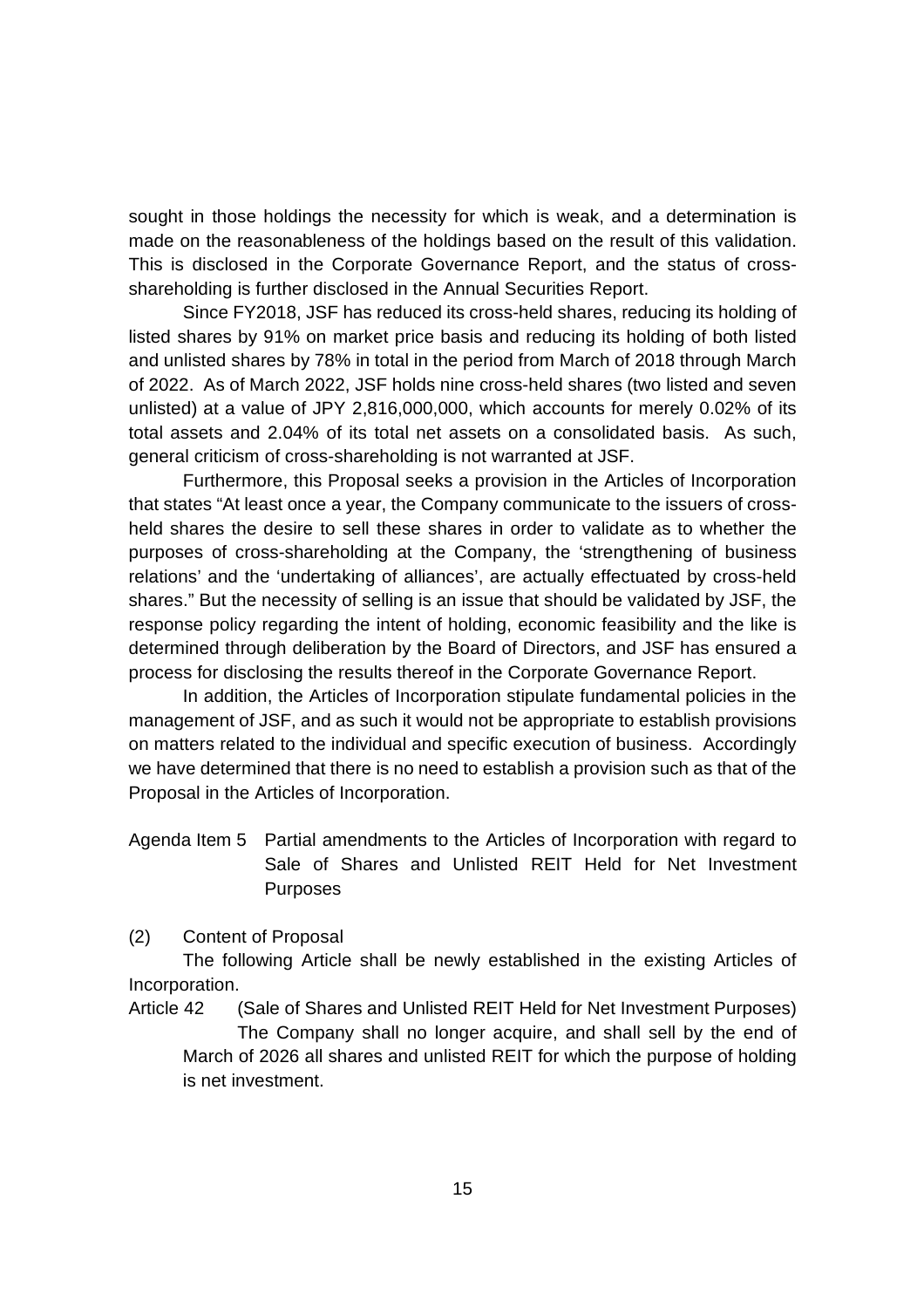## (2) Opinion of the Board of Directors

### **The Board of Directors opposes this Proposal.**

JSF secures sufficient liquidity from the finance market at low interest rates to facilitate the stable operation of its security financing business that includes loans for margin transactions. It has raised additional revenues by efficiently investing the excess funds arising in the course thereof in securities. In addition, JSF engages in a wide range of financial intermediation business in the finance and securities markets through the lending and the like of securities and funds. This financial intermediation business, due to the nature thereof, does not simply invest its own capital and earn revenues, rather it leverages debt financing, and is touted on the whole as a management goal for achieving ROE in excess of the cost of equity. The concept under the corporate governance code as well that the enhancement of corporate value should be conducted from a medium to long-term point of view, and JSF's ROE goal will be achieved in a medium-term span by FY2025 through the steady earning of profits by each division, including investment in securities.

In addition, JSF's thinking on its business portfolio has been resolved by the Board of Directors and disclosed on its corporate website, all business including investment in securities is expected to improve in medium to long-term profitability, and at present there are no assets which we have determined should be sold.

In addition, the Articles of Incorporation stipulate fundamental policies in the management of a company, and as such it would not be appropriate to establish provisions on matters related to the individual and specific execution of business. Accordingly we have determined that there is no need to establish a provision such as that of the Proposal in the Articles of Incorporation.

Agenda Item 6 Partial amendments to the Articles of Incorporation with regard to Disclosure of Results of Exercise of Voting Rights

(1) Content of Proposal

The following Article shall be newly established in the existing Articles of Incorporation.

Article 43 (Disclosure of Reasons for Not Voting and Voting)

In principle, the Company shall not exercise voting rights with regard to the shares securing debt held in the name of the Company, shall examine support or non-support and exercise voting rights individually only in exceptional cases where it is evident that the shareholder value for the corresponding shares will be harmed, and shall provide timely disclosure for the reason for voting.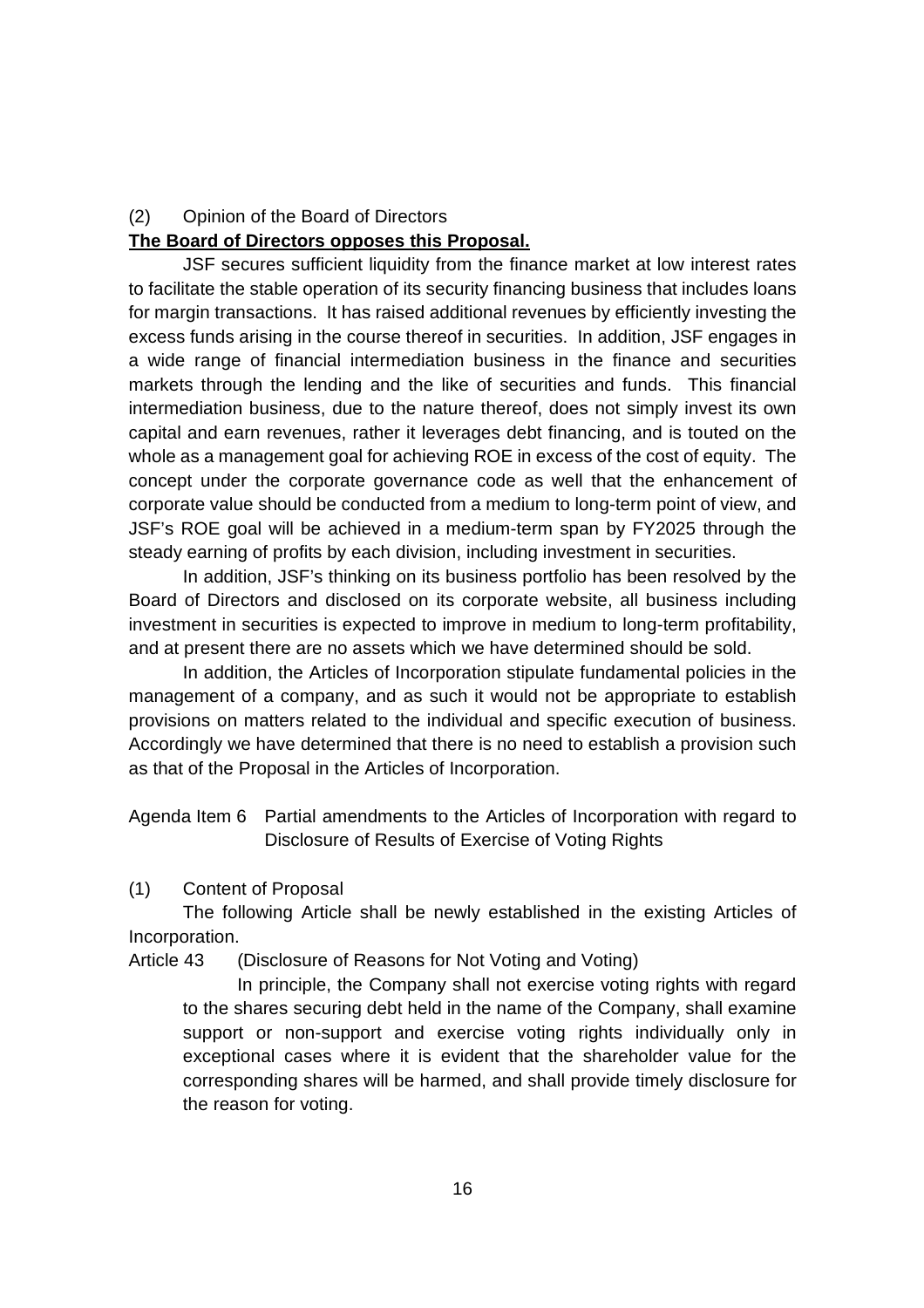## (2) Opinion of the Board of Directors

#### **The Board of Directors opposes this Proposal.**

The shares held by securities financing companies in connection with loans on margin transactions are not held for pure investment purposes or crossshareholding purposes, rather they are held on a temporary and formality basis by securities financing companies in the course of the execution of ordinary business. As such, these shares are exempted from the application of various regulations under the Financial Instruments and Exchange Act (large-volume reporting regulations, tender offer regulations and major shareholder regulations). Due to this construction under the Financial Instruments and Exchange Act, JSF, with regard to the shares it holds with regard to loans on margin transactions, has enacted independent, fair and neutral voting standards conforming to the nature of its business, to limit impact on the business activities of the issue company as much as possible, based on the thinking that it serves a public role as infrastructure in the securities market with regard to voting as well, and this is tied to the enhancement of shareholder value. The disclosure of voting standards and voting rights as proposed in this Proposal may incite issuing companies to manipulate voting at JSF, and ultimately have an effect on the business activities of the issuing company, having the opposite effect on JSF's maintenance of fairness and neutrality, and going against the foregoing intent of the Financial Instruments and Exchange Act.

In addition, the Articles of Incorporation stipulate fundamental policies in the management of JSF, and as such it would not be appropriate to establish provisions on matters related to the individual and specific execution of business. Accordingly we have determined that there is no need to establish a provision such as that of the Proposal in the Articles of Incorporation.

End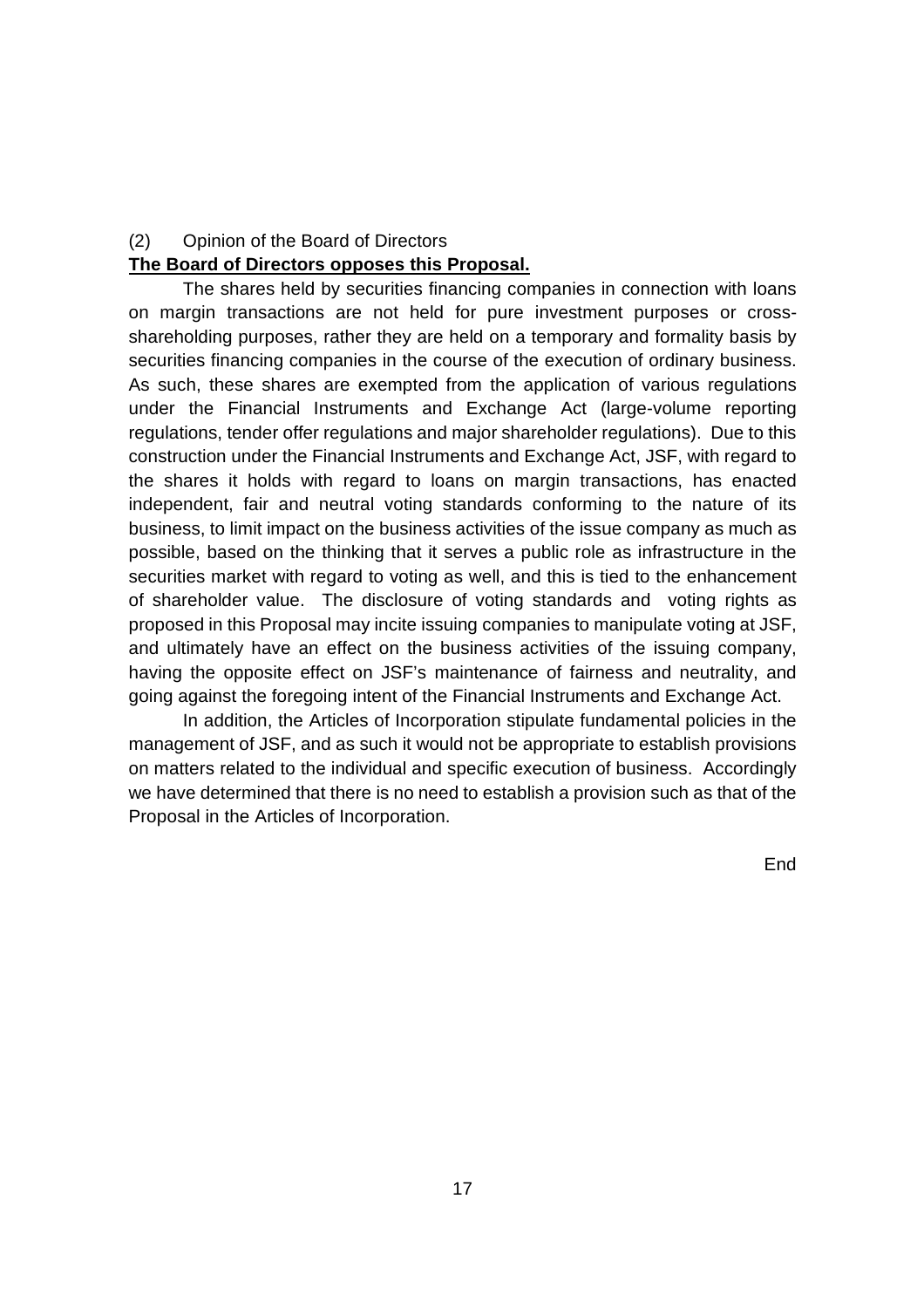## (SCHEDULE)

- 1. Partial amendments to the Articles of Incorporation with regard to Disclosure of Individual Remuneration for Representative Executive Officer & President
- (1) Content of Proposal

The following Chapter and Article shall be newly established in the existing Articles of Incorporation.

- Chapter IX Disclosure of Officer Remuneration
- Article 38 (Disclosure of Remuneration for Representative Executive Officer & President)

The Company shall individually disclose the amount (including non-monetary remuneration) paid to the executive officer having the power of representation as remuneration for the preceding fiscal year in the Corporate Governance Report submitted to the Tokyo Stock Exchange by the Company.

(2) Reason for Proposal

JSF's share price is greatly lower than its dissolution value, and JSF's management has been unable to implement drastic promising measures for the enhancement of shareholder value. Since listing in 1950 all 10 of JSK's presidents have come from the Bank of Japan. The Proposing Shareholders are concerned that the president from the Bank of Japan is losing his incentive to enhance shareholder value since he is earning remuneration that far exceeds his remuneration when at the Bank of Japan, and are seeking the disclosure of the president's individual remuneration to dispel this concern.

Furthermore, last year the average amount of remuneration for each of JSF's six executive officers was JPY 50,270,000, greatly exceeding the annual remuneration of JPY 35,300,000 for the Governor of the Bank of Japan in 2020. JSF President Kushida last served as a director at the Bank of Japan, and the maximum annual remuneration for a director at the Bank of Japan is JPY 22,230,000 in the same year. Doubts persist as to whether it was necessary to provide benefits in excess of the Governor of the Bank of Japan to hire a director from the Bank of Japan to be the president of JSF.

2. Partial amendments to the Articles of Incorporation with regard to Disclosure of Individual Remuneration for Officers Coming from Bank of Japan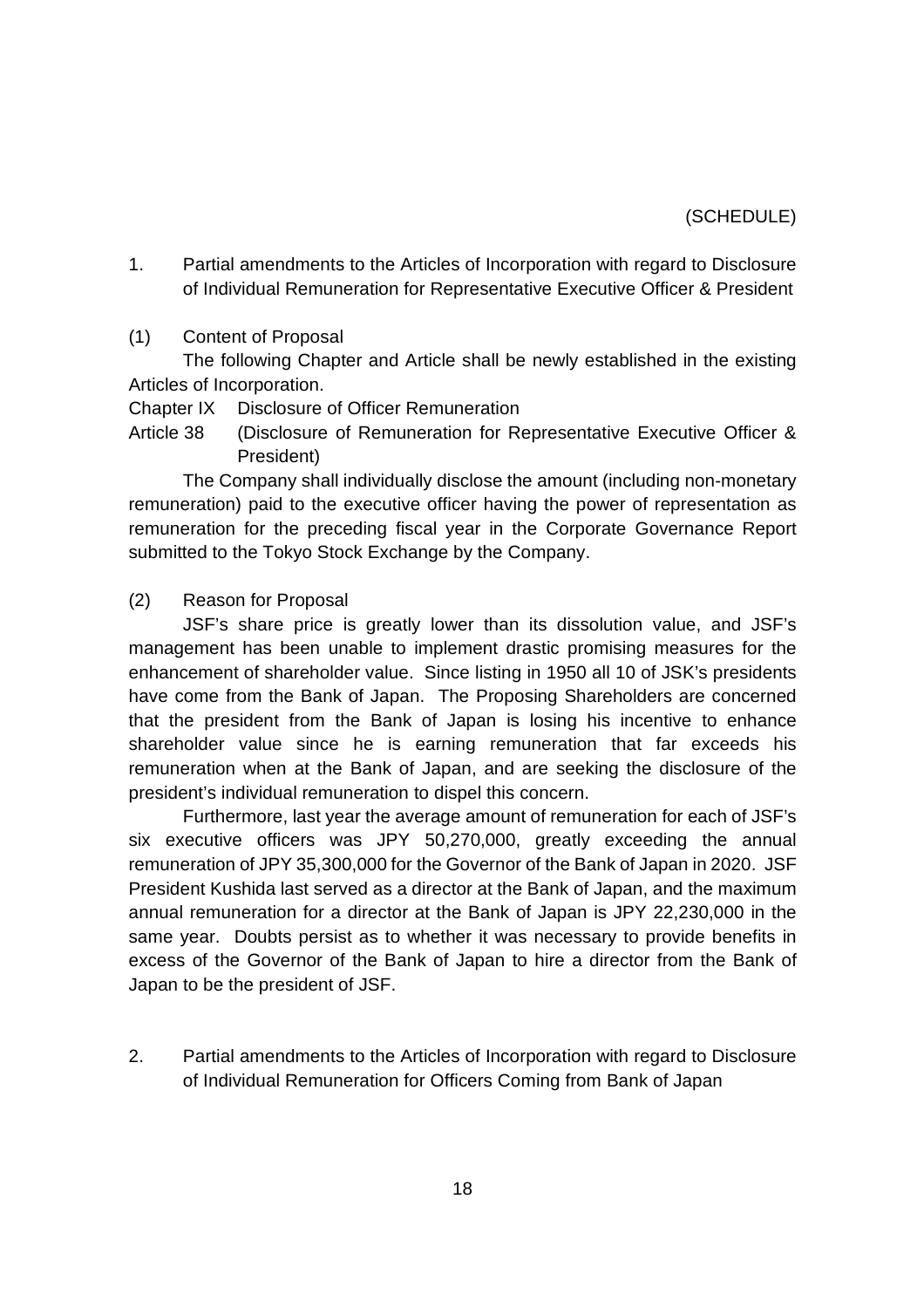# (1) Content of Proposal

The following Article shall be newly established in the existing Articles of Incorporation.

Article 39 (Disclosure of Remuneration for Officers from Bank of Japan)

The Company shall individually disclose the amount (including non-monetary remuneration) paid to the executive officers, directors and special advisors who have a history of work at the Bank of Japan and the directors, advisers and counselors of subsidiaries who have a history of work at the Bank of Japan as remuneration for the preceding fiscal year in the Corporate Governance Report submitted to the Tokyo Stock Exchange by the Company.

## (2) Reason for Proposal

Since 1992, all presidents at JSF have served as advisors or the like after stepping down as president. In addition, the current special advisor, chairman and senior managing executive officer all came from the Bank of Japan.

In addition, even if limited to the persons who came to JSF after serving as bureau chiefs at the Bank of Japan (hereinafter, "Bureau Chief Level Personnel"), from 1980 until currently reaching Senior Managing Executive Officer Okada has continuously held the post-government post of managing executive officer or higher over 40 years without interruption, and ultimately all Bureau Chief Level Personnel have been appointed senior managing executive officers at JSF. Additionally, since the establishment of JSF Trust and Banking in 1998, all of the Bureau Chief Level Personnel serving as managing executive officers at JSF have been appointed to serve a president of that company, and subsequently a portion thereof were appointed advisors or the like of that company after stepping down as president.

It is highly possible that the people from the Bank of Japan have enjoyed special treatment with the JSF Group after leaving the Bank of Japan, and there is a risk that this special treatment is disincentivizing the enhancement of shareholder value. As such we are seeking the disclosure of the individual remuneration for officers from the Bank of Japan to clarify the existence of any special treatment in terms of remuneration

# 3. Establishment of Special Advisors

# (1) Content of Proposal

The following Chapter and Article shall be newly established in the existing Articles of Incorporation.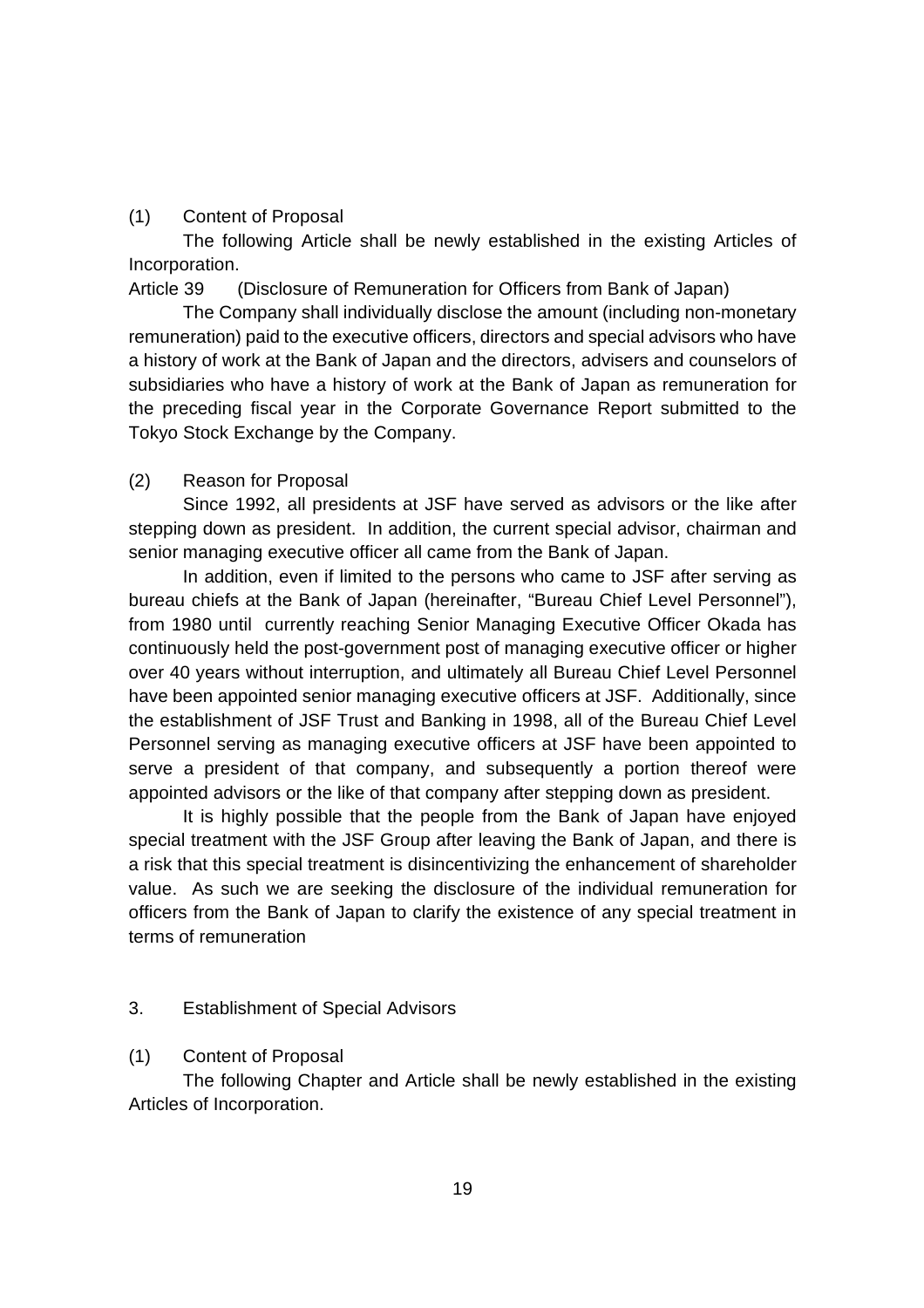# Chapter X Special Advisors

Article 40 (Special Advisors)

The Company shall be entitled to establish special advisors by resolution of the Board of Directors.

# (2) Reason for Proposal

Minoru Masubuchi, a former president at JSF, was appointed president in 2004, chairman in 2012 and special advisor in 2019 after leaving the Bank of Japan. There are two others who were also appointed president, chairman and special advisor after leaving the Bank of Japan.

Governance related issues have been identified with regard to the advisor system, and the continued service of someone who landed a cushy appointment as president after leaving the Bank of Japan as special advisor after retiring, runs contrary to social justice (the "S" of the so-called ESG).

JSF explains the significance of the special advisor system is to contribute and the like to the enhancement of medium to long-term corporate value through a PR effect in the business community, so this Proposal seeks the establishment of a special advisor system in line with this explanation in the Articles of Incorporation. A Shareholder Proposal that does not acknowledge the significance of the special advisor system would natural go against this proposal. JSF, by rejecting this Proposing Shareholders, would recognize that the shareholders do not acknowledge the significance of the existence of this system, and should immediately discontinue the special advisor system.

4. Partial amendments to the Articles of Incorporation with regard to Cross-**Shareholdings** 

(1) Content of Proposal

The following Chapter and Article shall be newly established in the existing Articles of Incorporation.

Chapter XI Securities Held by Company

Article 41 (Validation of Purpose and Disclosure of Results of Cross-Shareholdings)

(1) At least once a year, the Company communicate to the issuers of cross-held shares the desire to sell these shares in order to validate as to whether the purposes of cross-shareholding at the Company, the "strengthening of business relations" and the "undertaking of alliances", are actually effectuated by cross-held shares.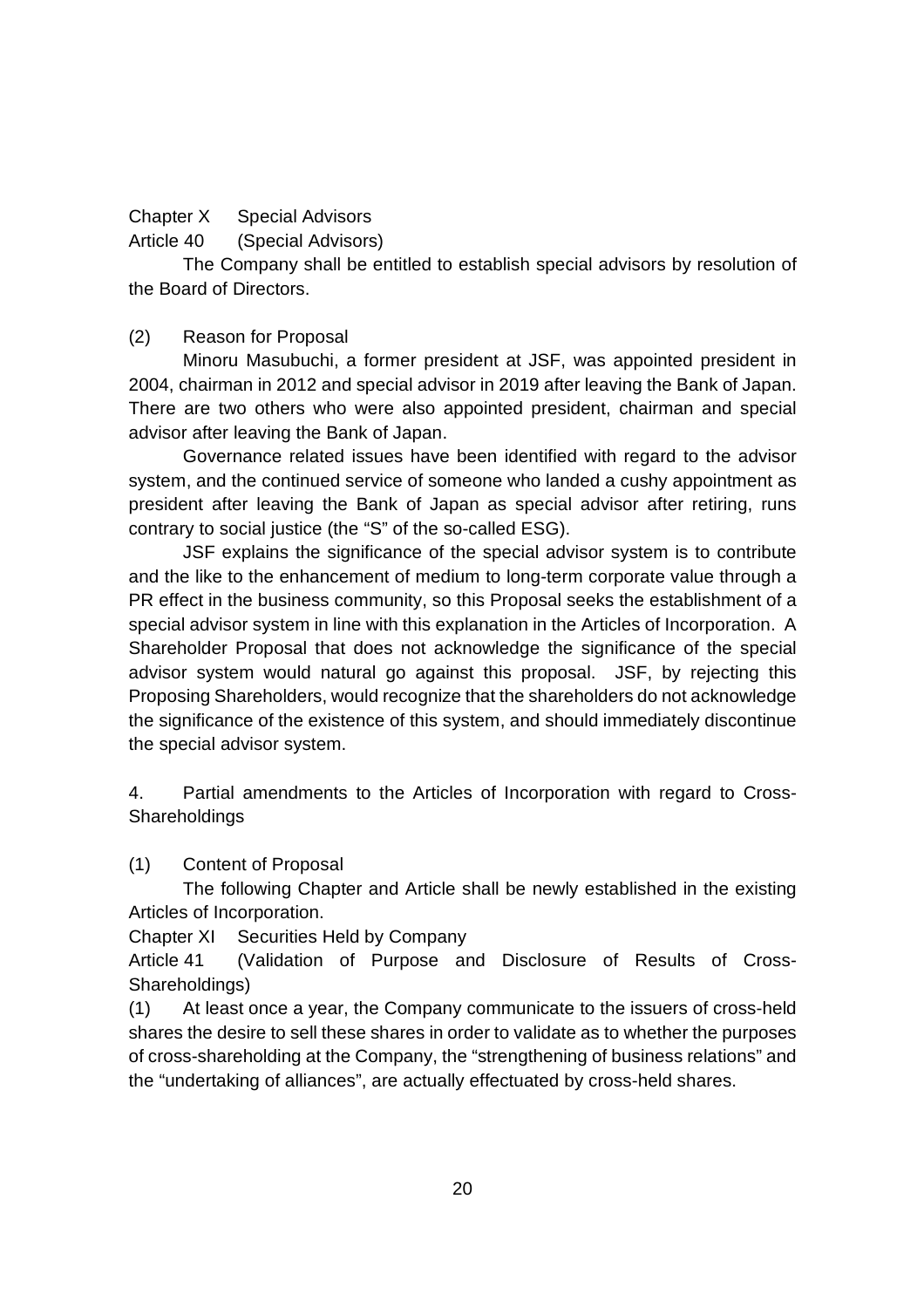(2) The Company shall disclose the content of the responses from issuing companies obtained in response to the request for sale to the issuing companies of the preceding paragraph, by individual company, in the corporate governance report submitted by the Company to the Tokyo Stock Exchange.

# (2) Reason for Proposal

As of the end of March 2021, JSF held nine issues of cross-held shares worth JPY 2,777,000,000 on its balance sheet (nonconsolidated).

According to the Annual Securities Report for FYE March 2021, the purpose for holding the two listed issues is disclosed as the "strengthening of business relations" and the "undertaking of alliances" with key subsidiaries and the like of the issuing companies, but it is unclear as to there can be a causal relationship between the holding of shares and any strengthening of business relations and possibility of alliances.

The foregoing two companies are in compliance with Corporate Governance Code Supplementary Principle 1-4-1, so there is no possibility that JSF would suffer a curtailment of business even if it sold the shares.

As such, the Proposing Shareholders are seeking revalidation as to whether the holding of cross-held shares actually fulfills its purpose. The Proposing Shareholders believe that JSF should not engage in any cross-shareholding, but at the very least, those cross-shareholdings that are discovered not to perform the purpose of holding as the result of this validation should be promptly reduced since the holding of these shares cannot found to be reasonable.

5. Partial amendments to the Articles of Incorporation with regard to Sale of Shares and Unlisted REIT Held for Net Investment Purposes

# (1) Content of Proposal

The following Article shall be newly established in the existing Articles of Incorporation.

Article 42 (Sale of Shares and Unlisted REIT Held for Net Investment Purposes)

The Company shall no longer acquire, and shall sell by the end of March of 2026 all shares and unlisted REIT for which the purpose of holding is net investment.

(2) Reason for Proposal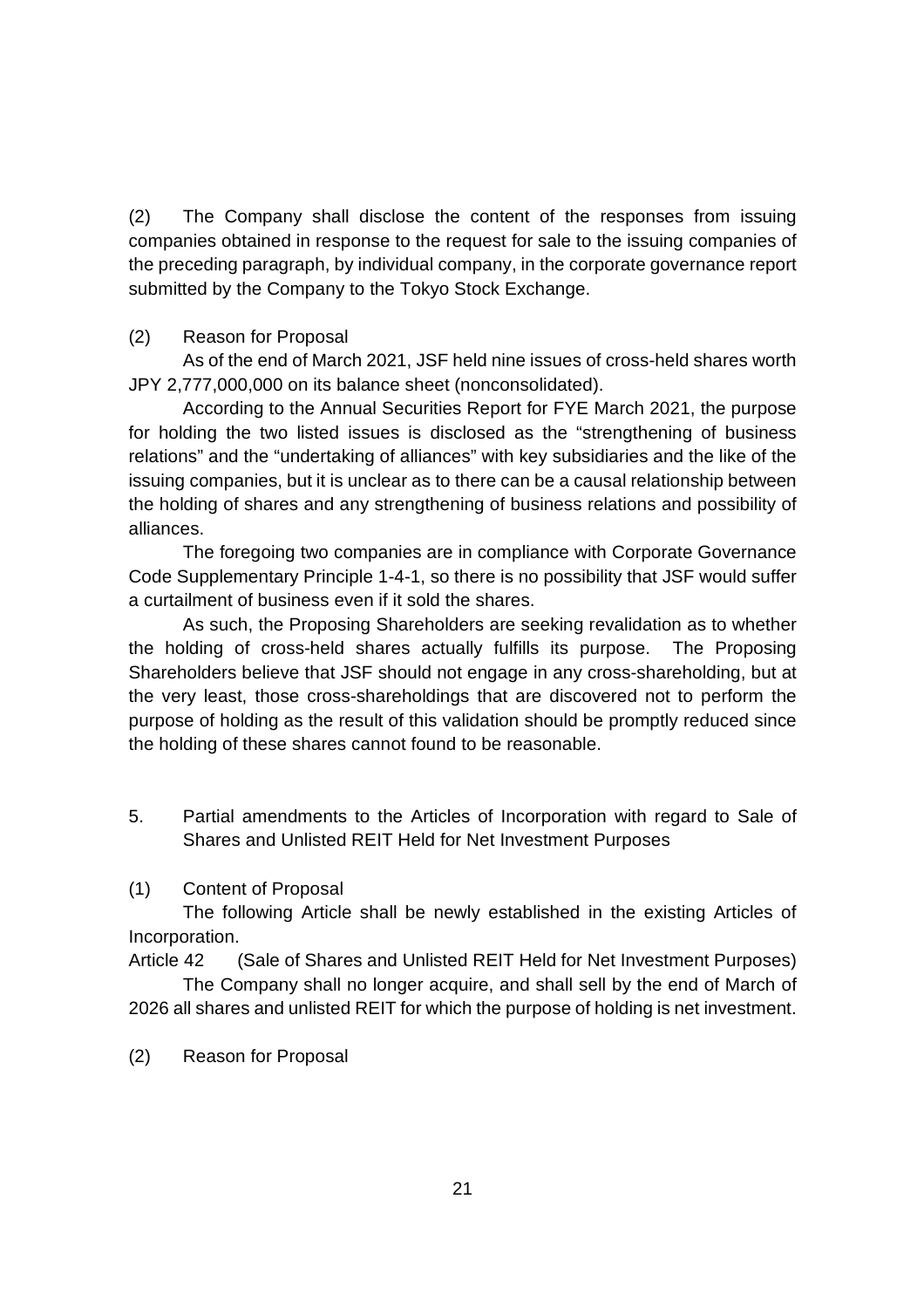This proposal seeks the sale of all shares and unlisted REIT (hereinafter, "Shares, etc.") for net investment purposes held by JSF during the current mediumterm management plan.

As of the end of March 2021, JSF held shares for net investment purposes totaling JPY 12,900,000,000 and unlisted REIT totaling JPY 14,500,000,000 on its balance sheet. The Shares, etc. are not business assets which are expected to be held in the conduct of JSF's business, rather they are securities that are purely held for the purpose of investment.

However, the return earned from the holding of the Shares, etc. is less than the cost of capital, and the holding of these Shares, etc. lowers JSF's capital efficiency and serves as one facture harming its shareholder value.

As such, these Shares, etc. should be sold during the current medium-term management plan to also realize the higher capital efficiency raised by JSF in the current medium-term management plan.

- 6. Partial amendments to the Articles of Incorporation with regard to Disclosure of Results of Exercise of Voting Rights
- (1) Content of Proposal

The following Article shall be newly established in the existing Articles of Incorporation.

Article 43 (Disclosure of Reasons for Not Voting and Voting)

In principle, the Company shall not exercise voting rights with regard to the shares securing debt held in the name of the Company, shall examine support or non-support and exercise voting rights individually only in exceptional cases where it is evident that the shareholder value for the corresponding shares will be harmed, and shall provide timely disclosure for the reason for voting.

(2) Reason for Proposal

As of the end of December 2022, the total amount of shares securing debt held by JSF in connection with its principal business of loans on margin transactions will reach JPY 500,000,000,000, and JSF is within the top 30 shareholders at 384 listed companies.

JSF has explained that, in principle, they vote these shares securing debt to support company proposals, but the random voting of shares held merely as security in support of a company proposal would be an issue in terms of the fairness and neutrality of the business of loans on margin transactions.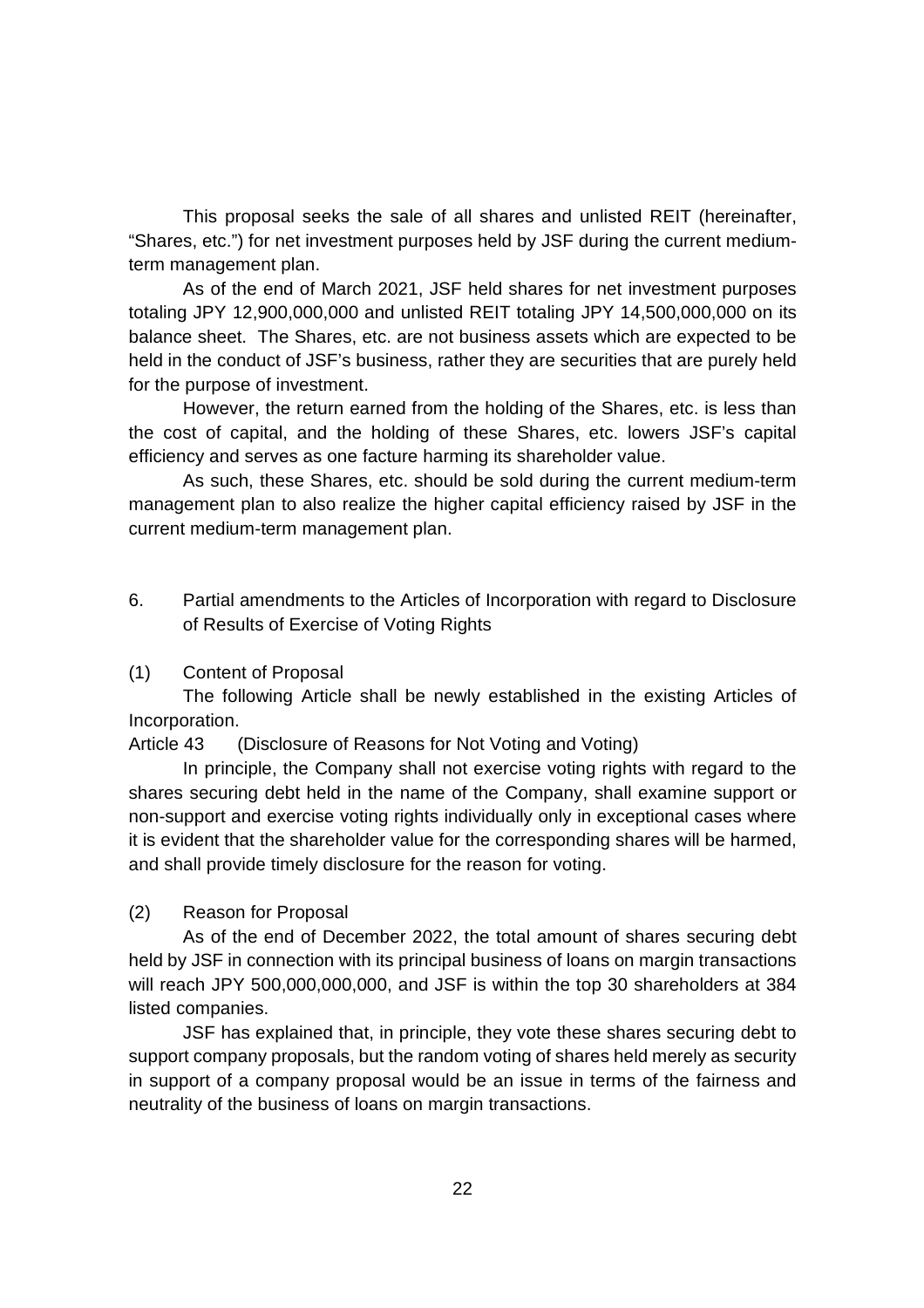Based on the foregoing point of view, the principal at JSF should be not to vote on shares securing debt. Additionally, voting should be conducted after making an individual examination of support and non-support only in exceptional cases where there is clear harm to shareholder value.

The purpose of this Shareholder Proposal is to maintain the fairness and neutrality of the business of loans on margin transactions by asking JSF to make the non-voting of debt securing shares the principal, and seeking the disclosure of the reasons for voting in exceptional cases where voting is conducted after making an individual examination is made regarding support or non-support.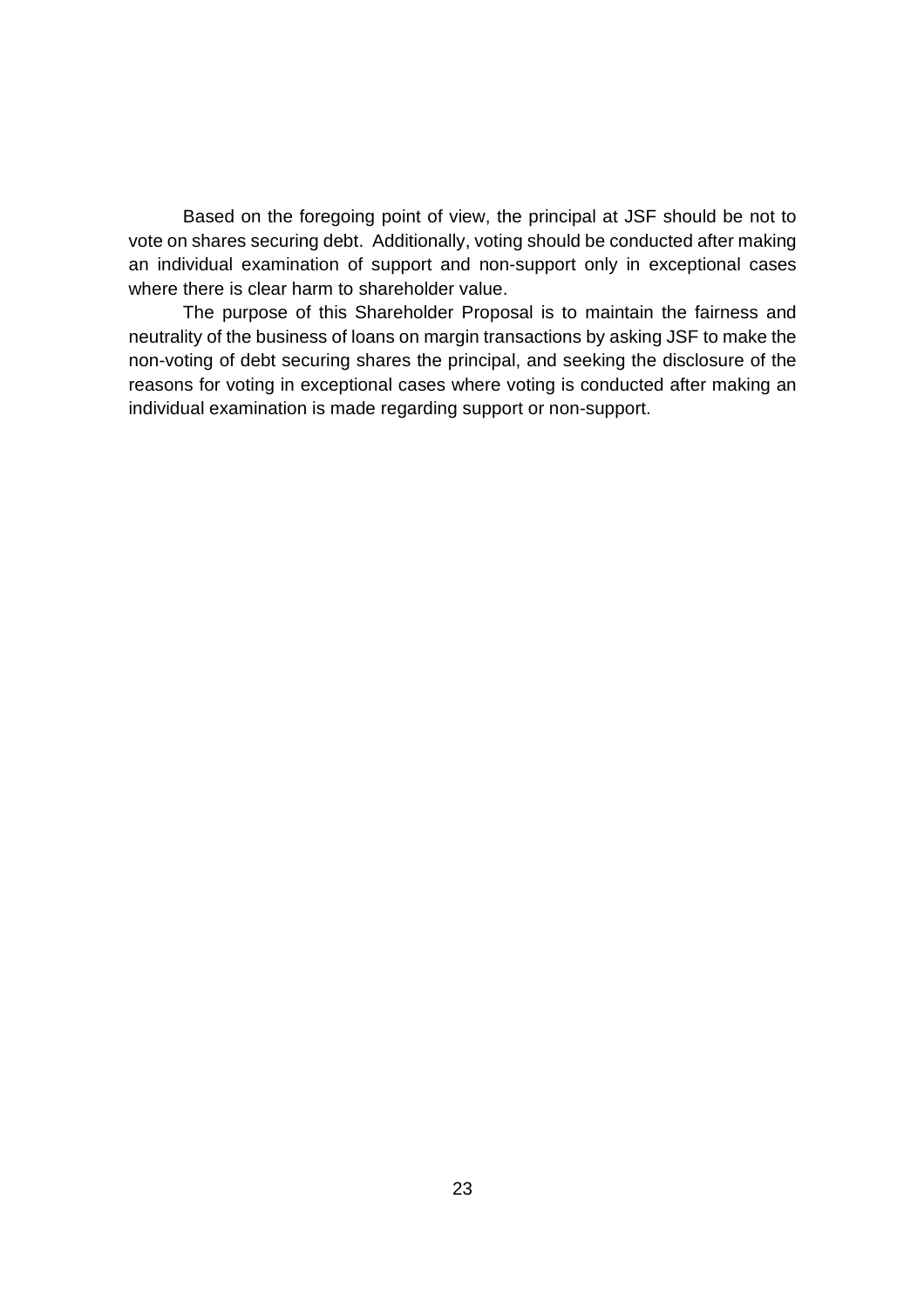

# Board of Directors' Opinion on Shareholder Proposal (Supplementary material)

# May 2022

# Japan Securities Finance Co., Ltd.

Copyright Japan Securities Finance Co., LTD. All Rights Reserved **All For Securities Market**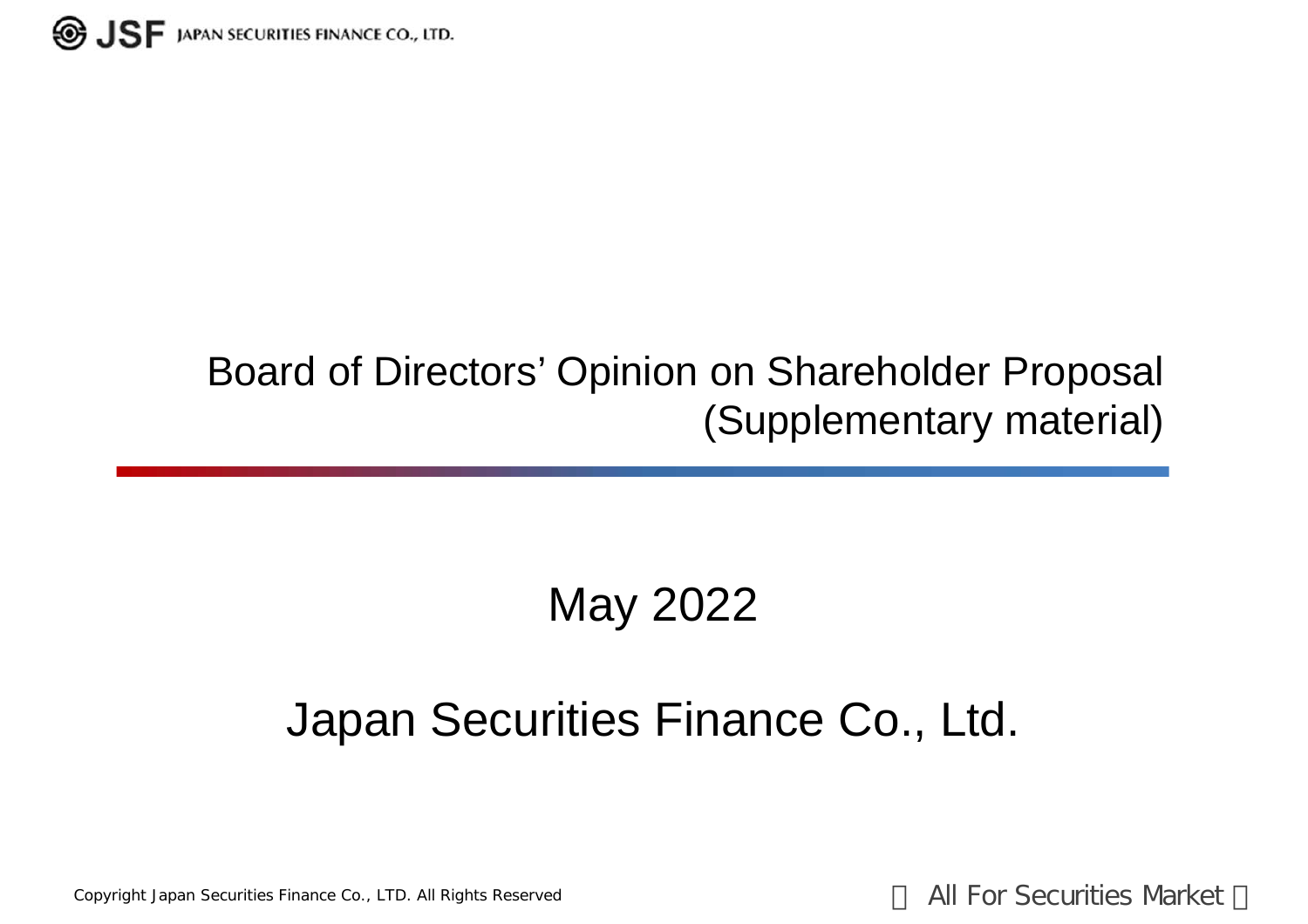

# **1. Board of Directors' Opinion on Shareholder Proposal**

Copyright Japan Securities Finance Co., LTD. All Rights Reserved **All For Securities Market**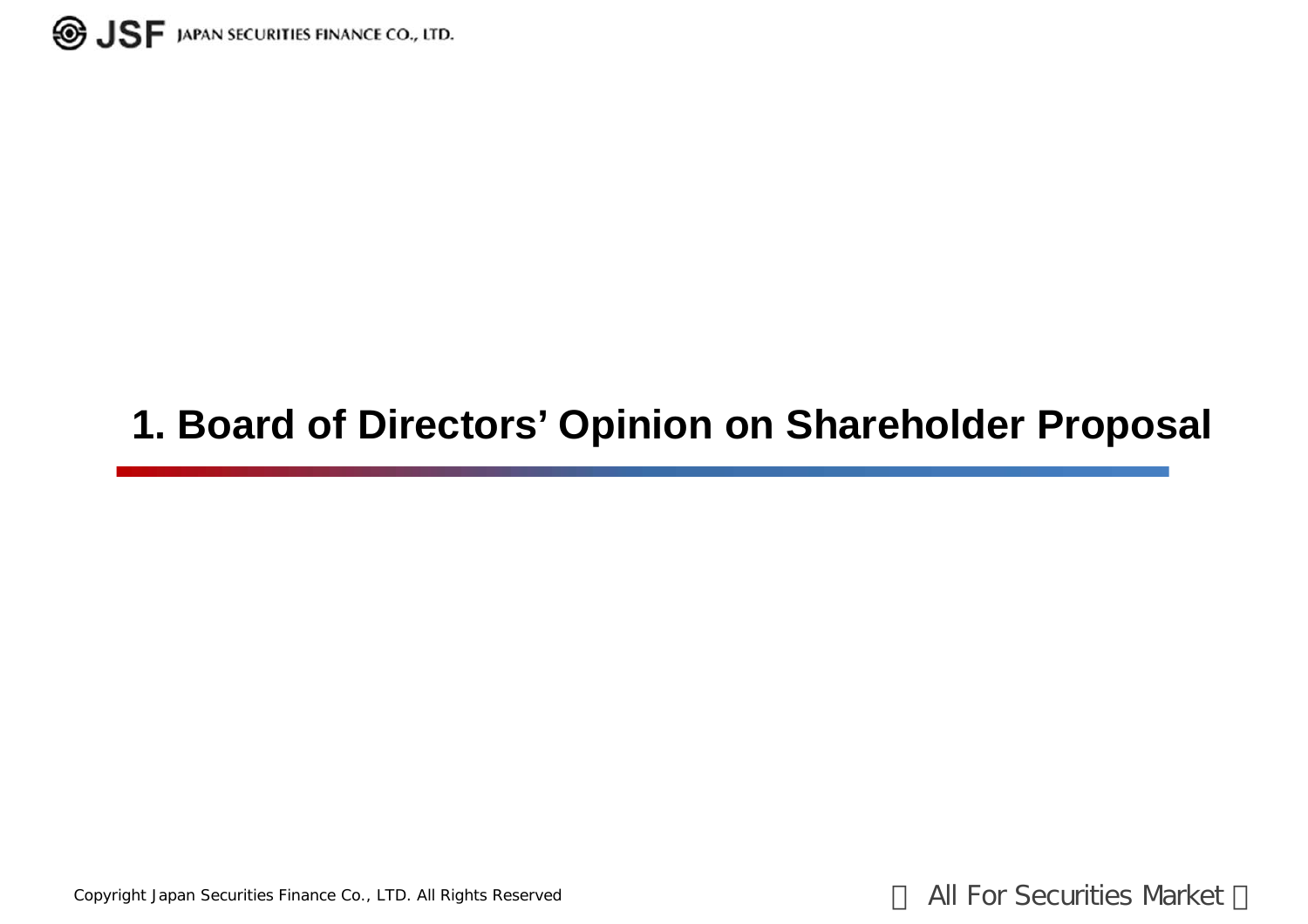

# **Shareholder Proposal**

- (1) Disclosure of Individual Remuneration for Representative Executive Officer & President
- (2) Disclosure of Individual Remuneration for Officers Coming from Bank of Japan
- (3) Establishment of Special Advisors
- (4) Cross-Shareholdings
- (5) Sale of Shares and Unlisted REIT held for Net Investment Purpose
- (6) Disclosure of Results of Exercise of Voting Rights in connection with loans for margin transactions

# **Board of Directors' Opinion**

# **The Board of Directors opposes ALL Proposal**

- JSF, as a securities finance company (licensed company under the Financial Instruments and Exchange Act) that takes on an infrastructural function in securities markets, has abides by laws, ordinances and other regulations, and recognize the public role.
- JSF formulated "Medium-term Management Policy", with the aim of becoming a company that maintains a high degree of financial soundness, and realizes both the sustainable growth expected as a listed company and the medium to long-term enhancement of its corporate value.(Nov. 2021)

Management goal is to achieve ROE of 5% which exceeds our costs of equity by FY2025.

- Under its Sixth Medium-term Management Plan, JSF has advanced the strengthening of its revenue base and has aggressively worked to address a variety of corporate governance related issues. These efforts are manifesting results, in fact JSF has maintained steady growth in ROE, and TSR has exceeded the average of listed companies in recent years.
- The appointment of the officers from the Bank of Japan (BOJ) has been conducted on personal character basis in an effort to secure the talent required by JSF.
- JSF Board of Directors believes that the maintenance and strengthening of these past efforts will lead to improve corporate value at JSF of the medium to long-tern.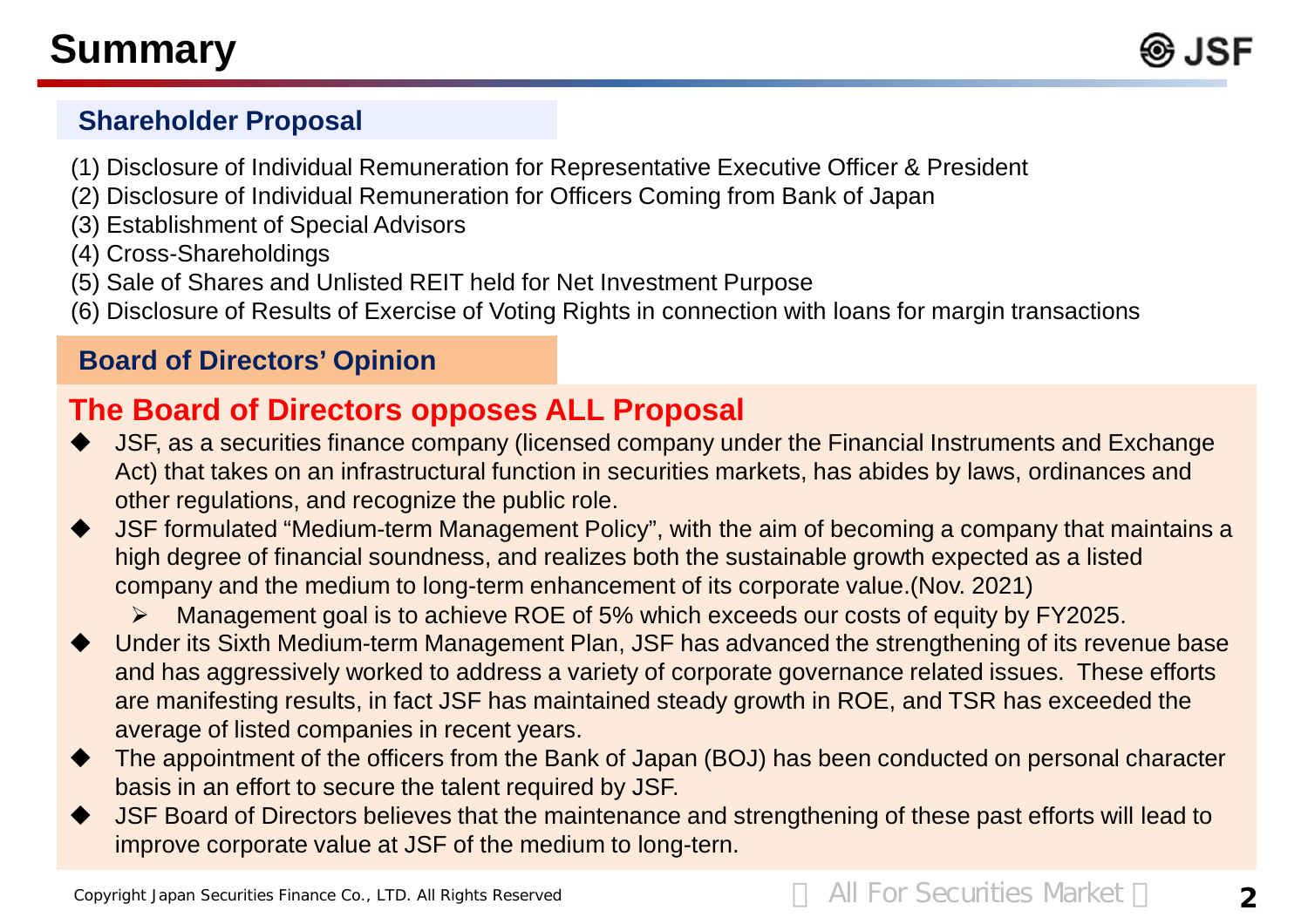

# **2. Medium-term Management Policy and Efforts in Corporate Governance**

Copyright Japan Securities Finance Co., LTD. All Rights Reserved **All For Securities Market**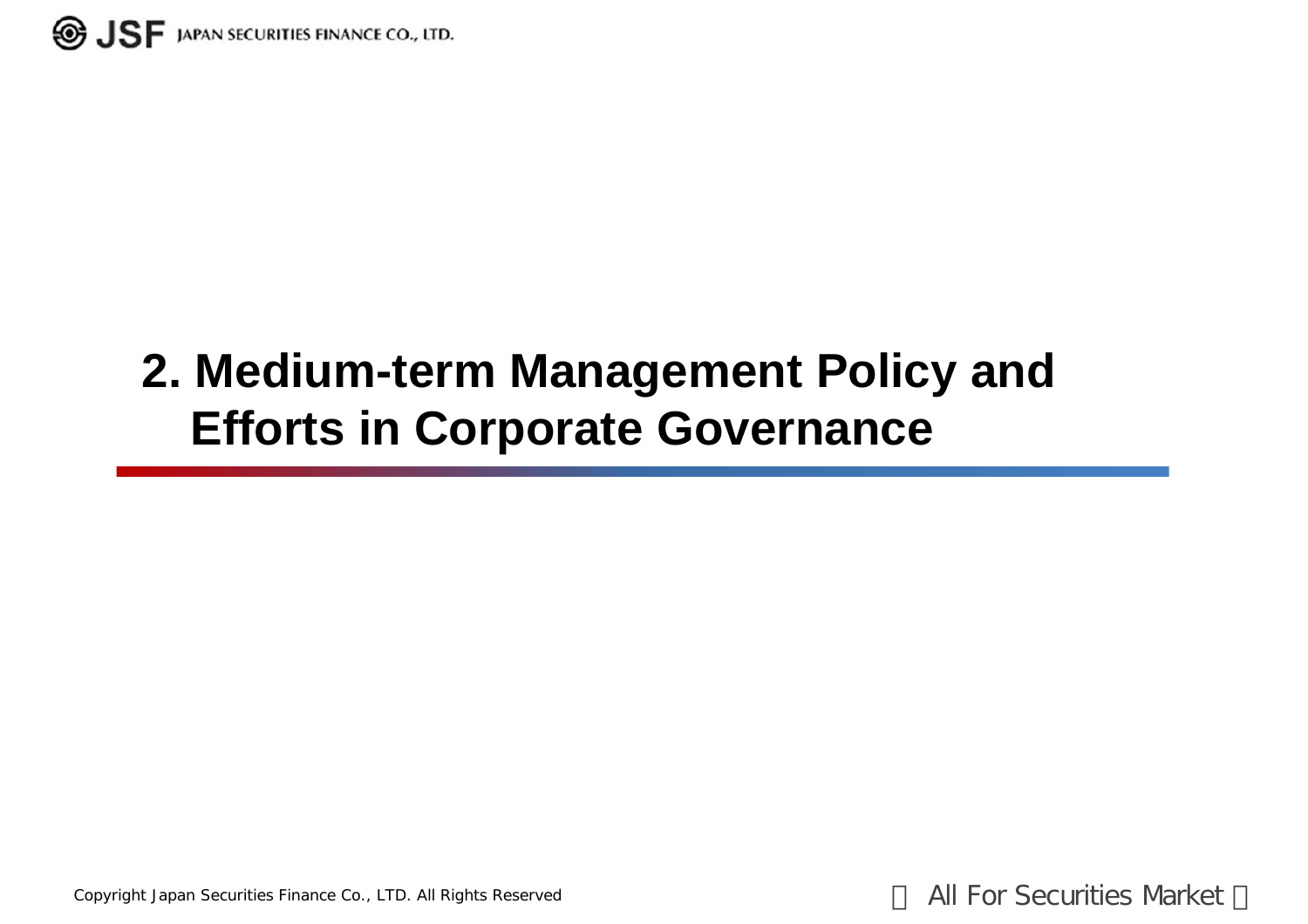

# **Corporate** Philosophy

As an institution specializing in securities finance, JSF has a mission to contribute to the development of the securities market by proactively meeting the diverse needs of the securities and financial sectors and to enhance the long-term interests of users, while always maintaining a keen awareness of its public role.

# Vision for JSF in the Future

Long-term direction for realizing corporate philosophy

Be a company that **maintains strong financial soundness, achieves the sustainable growth expected of a listed company, and enhances its enterprise value over the medium to long-term**, while firmly embracing the public roles expected of it as a securities finance company providing infrastructural functions to the securities market.

# 6th Medium-term **Medium-term Management Policy**

Management Policy through 2025

| <b>Medium-term</b><br><b>Management</b>                    | Management<br>goals<br>(targets to be<br>achieved) | □ ROE of 4% during period of 6th Medium-term Business Plan<br>(through FY2022)<br>ROE of 5% during period of next plan (FY2023-2025)                                                                                                                             |
|------------------------------------------------------------|----------------------------------------------------|------------------------------------------------------------------------------------------------------------------------------------------------------------------------------------------------------------------------------------------------------------------|
| <b>Policy</b><br>6th Medium-term<br><b>Management Plan</b> | <b>Strategies</b>                                  | • Strengthen securities finance business centered on loans for<br>margin transactions<br>• Reinforce consolidated management of the group<br>• Improve operational efficiency<br>• Further enhance shareholder returns (aim for total payout ratio of<br>$100\%$ |
| FY2020-2022)                                               | Corporate<br>Governance                            | • Expeditiously tackle the diverse challenges that need to be<br>overcome in order to maintain the level of corporate governance<br>expected of a listed company.                                                                                                |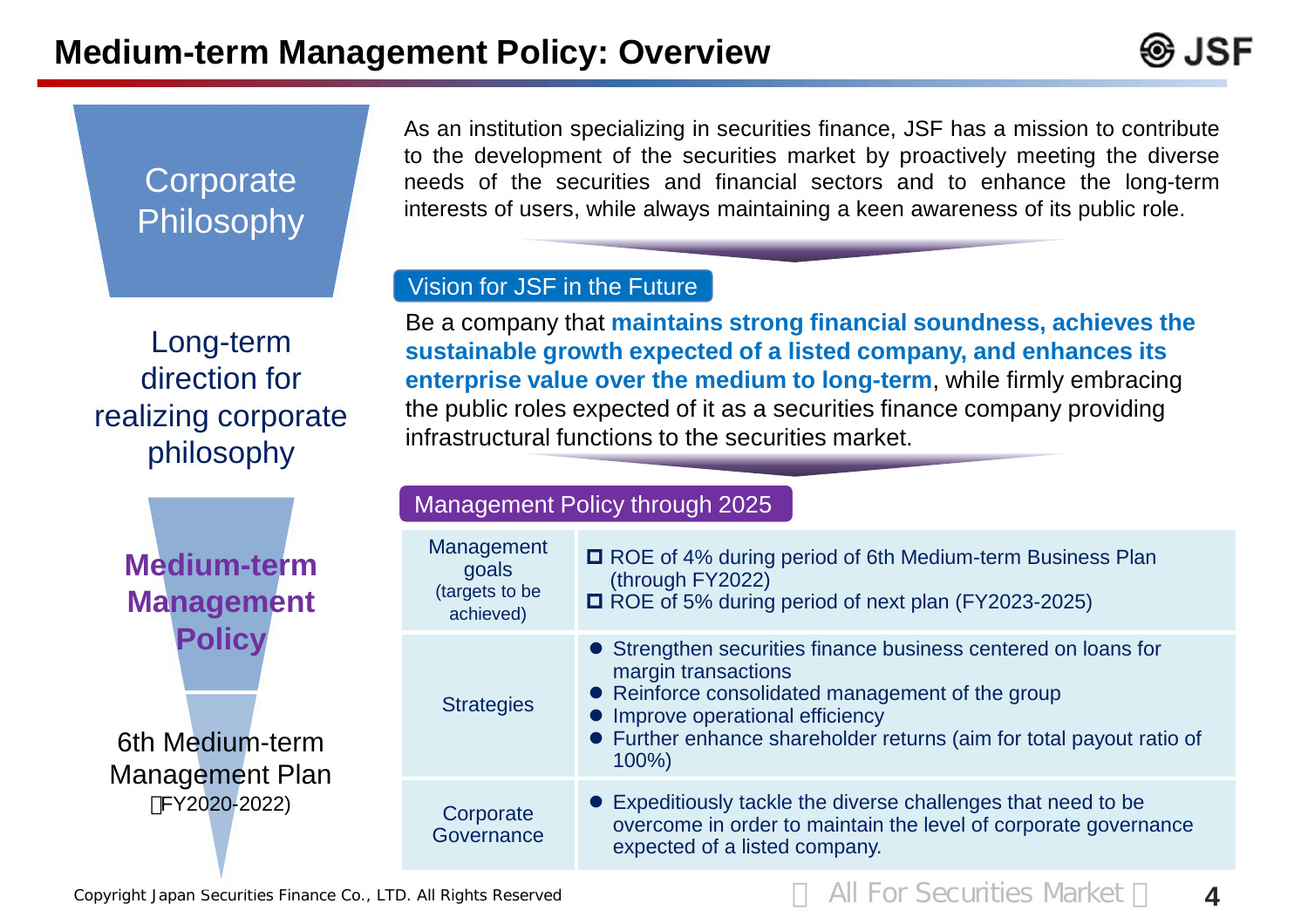# **Management Goals**

Aim to achieve the following target

| Period of the Current Medium-term Management Plan (until fiscal 2022) | <b>ROE</b> |
|-----------------------------------------------------------------------|------------|
| Period of the Next Medium-term Management Plan (FY2023-FY2025)        | <b>ROE</b> |

# Approach

- JSF will further commit and secure transparency for sustainable growth and the enhancement of medium to long-term corporate value based on a high degree of governance.
- $\checkmark$  JSF targets an ROE of 5% which exceeds our cost of equity (CoE), as a management goal.
	- $\triangleright$  JSF estimated the CoE using objective data and several methods to reach acknowledgement of the mid 4% range.
	- $\triangleright$  Our CoE is somewhat lower than general level, due to low business strategy risk, and high financial and earnings stability. (JSF is subject to restrictions on financial soundness and scope of business under laws, as infrastructure in securities market.)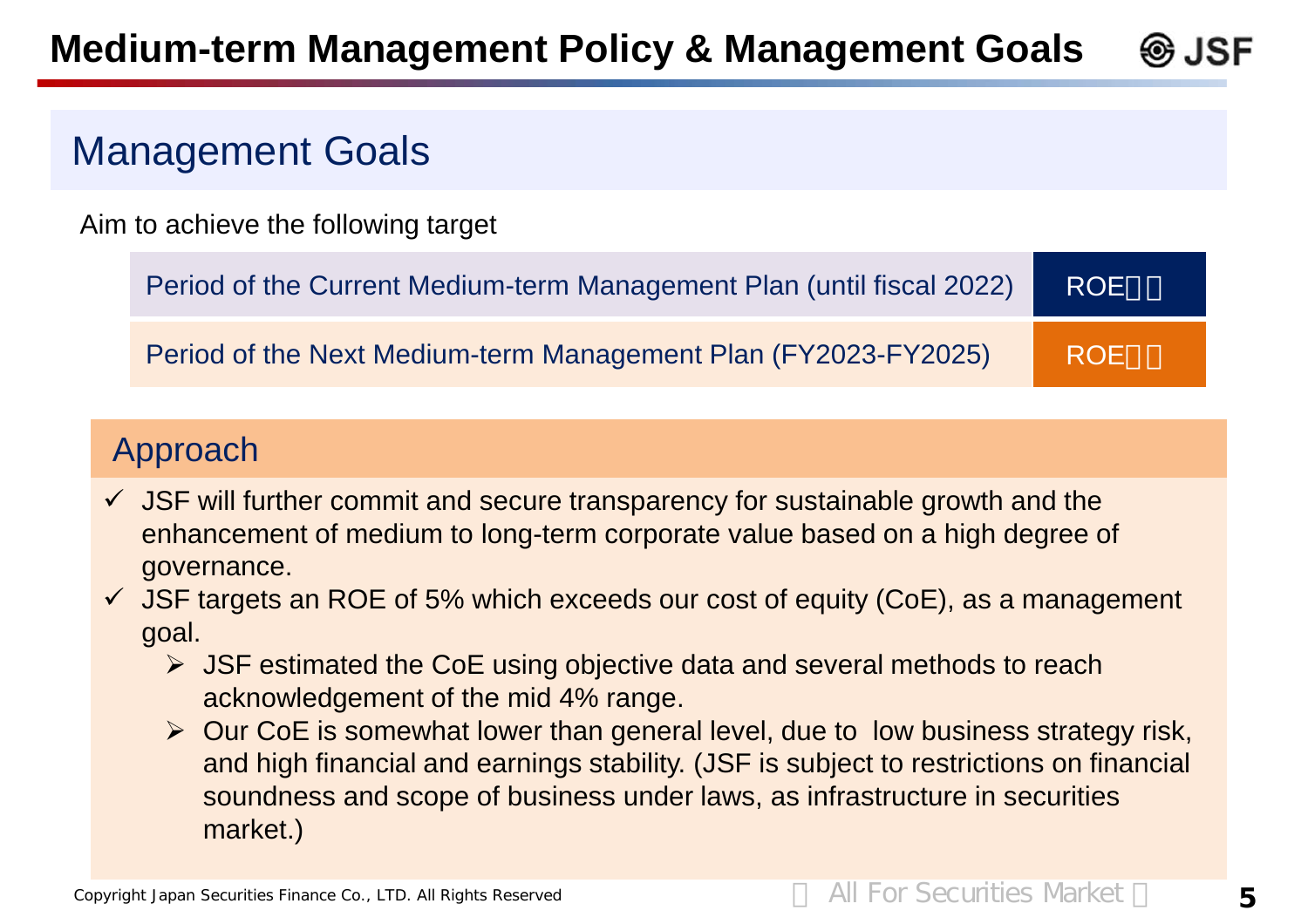- Our efforts under the current Medium-term Management Plan have stacked up and steadily increased our ROE.
- Additionally, Total Shareholder Returns at JSF have risen to a level that exceeds the recent TOPIX average.



Copyright Japan Securities Finance Co., LTD. All Rights Reserved **All For Securities Market 6** 

⊛ JSF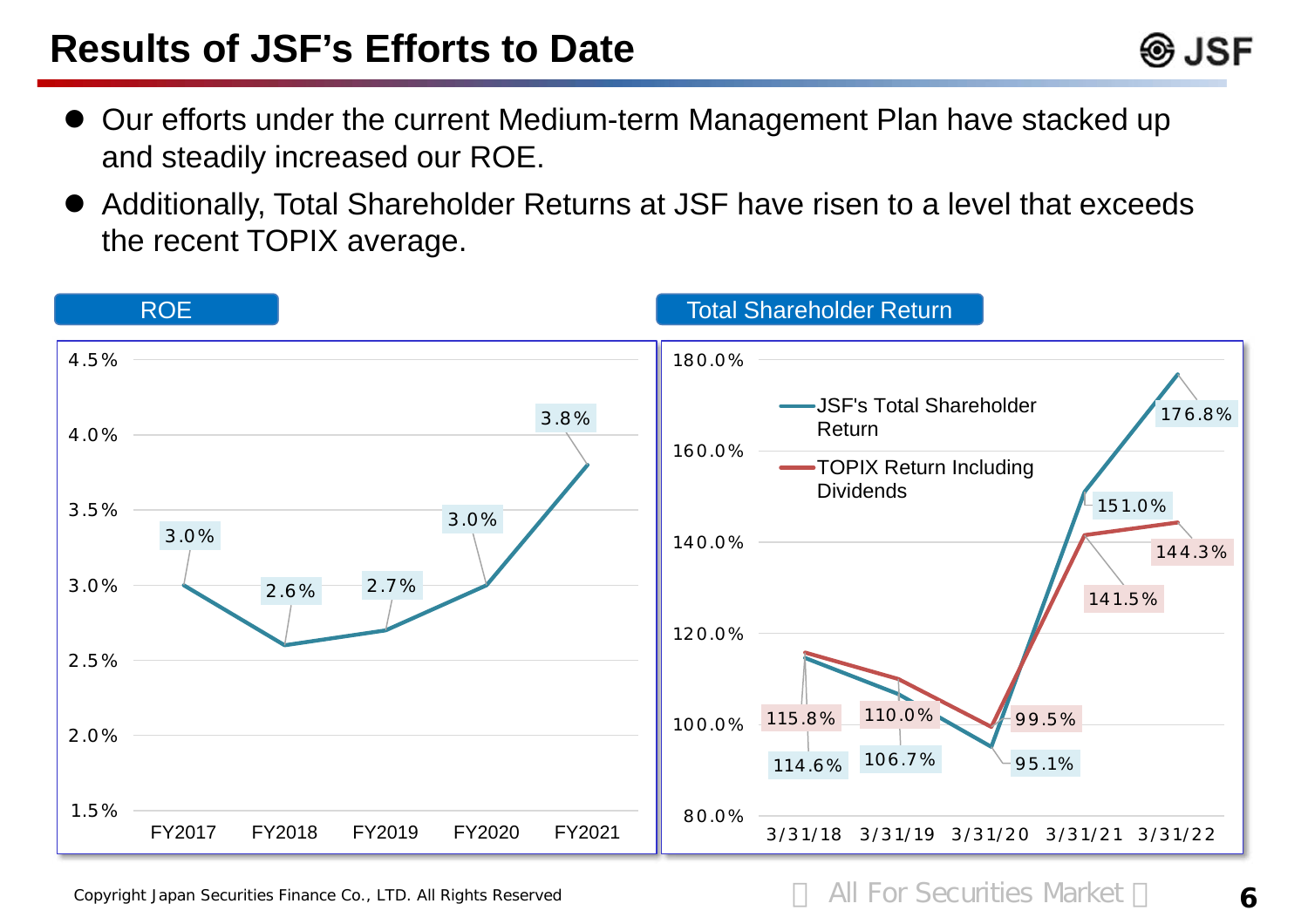# **Measures to Realize Management Goals & Concept of our Business Portfolio**

# Measures for Realization of Management Goals

- 1) Strengthening its securities finance business centered on loans for margin transactions
- 2) Reinforcing consolidated management of its group
- 3) Improving its operational efficiency

Accelerate its efforts to increase its earning power and capital efficiency

# Policy for Business Portfolio

- JSF is supposed to have business related to loans for margin transactions as its main business under applicable law, and has its other business mandatorily restricted within the scope that does not interfere with its operations in loans for margin transactions.
- The group's business portfolio, inclusive of its subsidiaries, is limited to a relatively narrow range which is considered to be related and contribute to the execution of JSF's business.
- The group's business portfolio is not subject to frequent change arising from M&A or other transaction.
- Based on the fundamental nature of this group business and the purport of Corporate Governance Code, Board of Directors have deliberated and determined a fundamental policy for its business portfolio.
	- With a strong recognition of the public role it plays as infrastructure in securities markets, the JSF Group will actively respond to diverse needs in the securities and finance sectors to provide a variety of securities and finance related services focused on their licensed business of securities financing centered on loans for margin transactions.

# **Fundamental** Policy for Business Portfolio

- In addition, in consideration of the large susceptibility of its loans for margin transactions services to market fluctuations and other factors, JSF Group will continue its efforts to diversify the sources of its earnings and to achieve its management goals in each sector with an increased consciousness of enhanced capital efficiency.
- Under this concept, JSF Group will endeavor to realize its vision of the future through a business portfolio consisting of security financing business centered on loans for margin transactions, securities management business, trust banking business and real estate management business.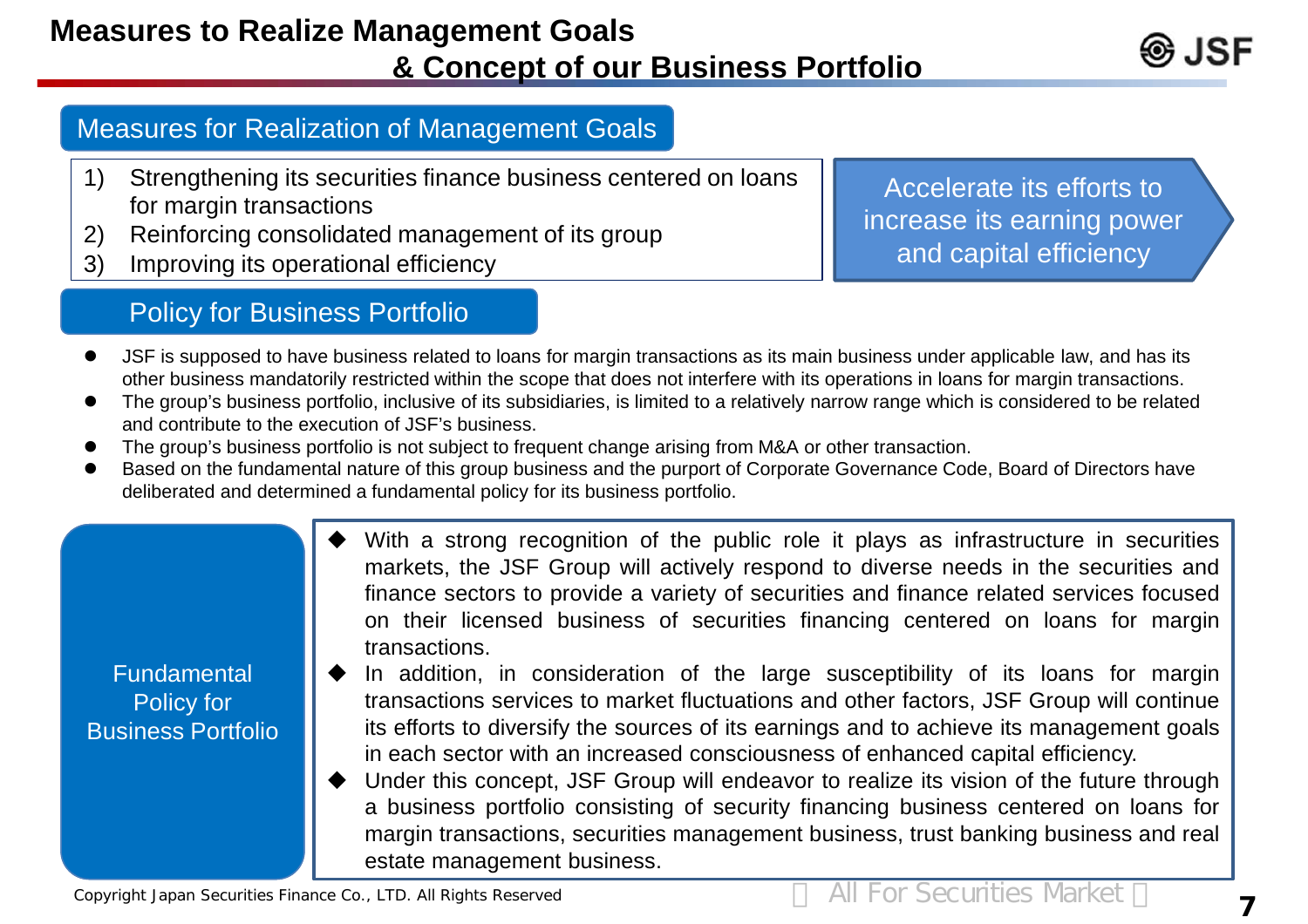

# Policy for Shareholder Return

 To further enhance shareholder returns, JSF aims at cumulative total payout ratio of 100% through dividends and the flexible implementation of share buy-backs in the period from FY2021 through FY2025 (achieving the goal of ROE 5%).

With regard to dividends, the amount of our annual dividends reached JPY 30 per share in FY2021, and our aim is to aggressively pay annual dividends in the period from FY2022 through FY2025 at a level that does not fall below the amount of JPY 30 per share.

# Dividend forecast JPY 32 YoY JPY 2 Share Buy-Back 3.2 mil. shares 3.5% of total number of shares outstanding) JPY 300 mil. Total Payout Ratio 103.4% Shareholder Returns in FY 2022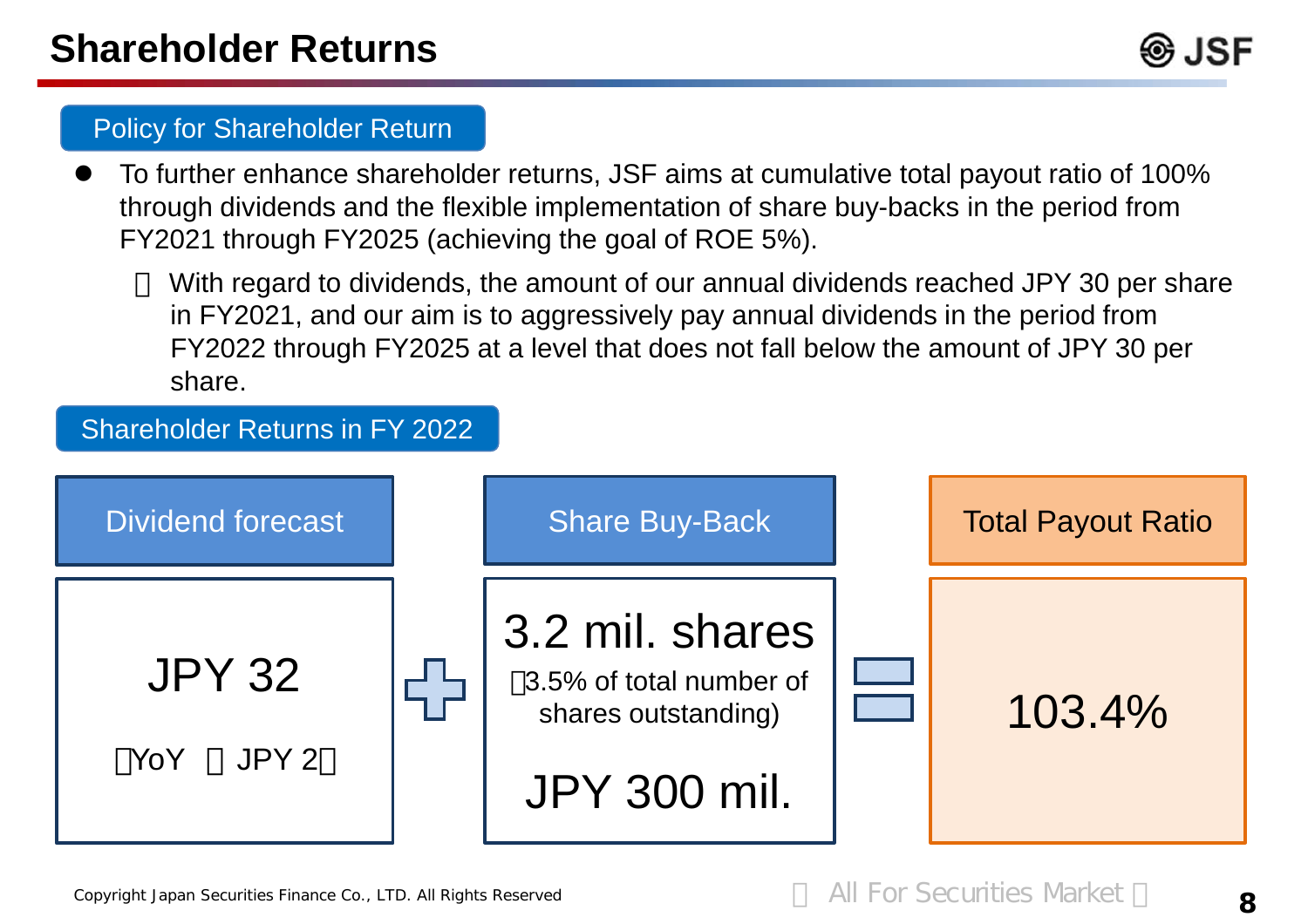# Effort in Corporate Governance (1) Composition of Board of Directors ❸ JSF

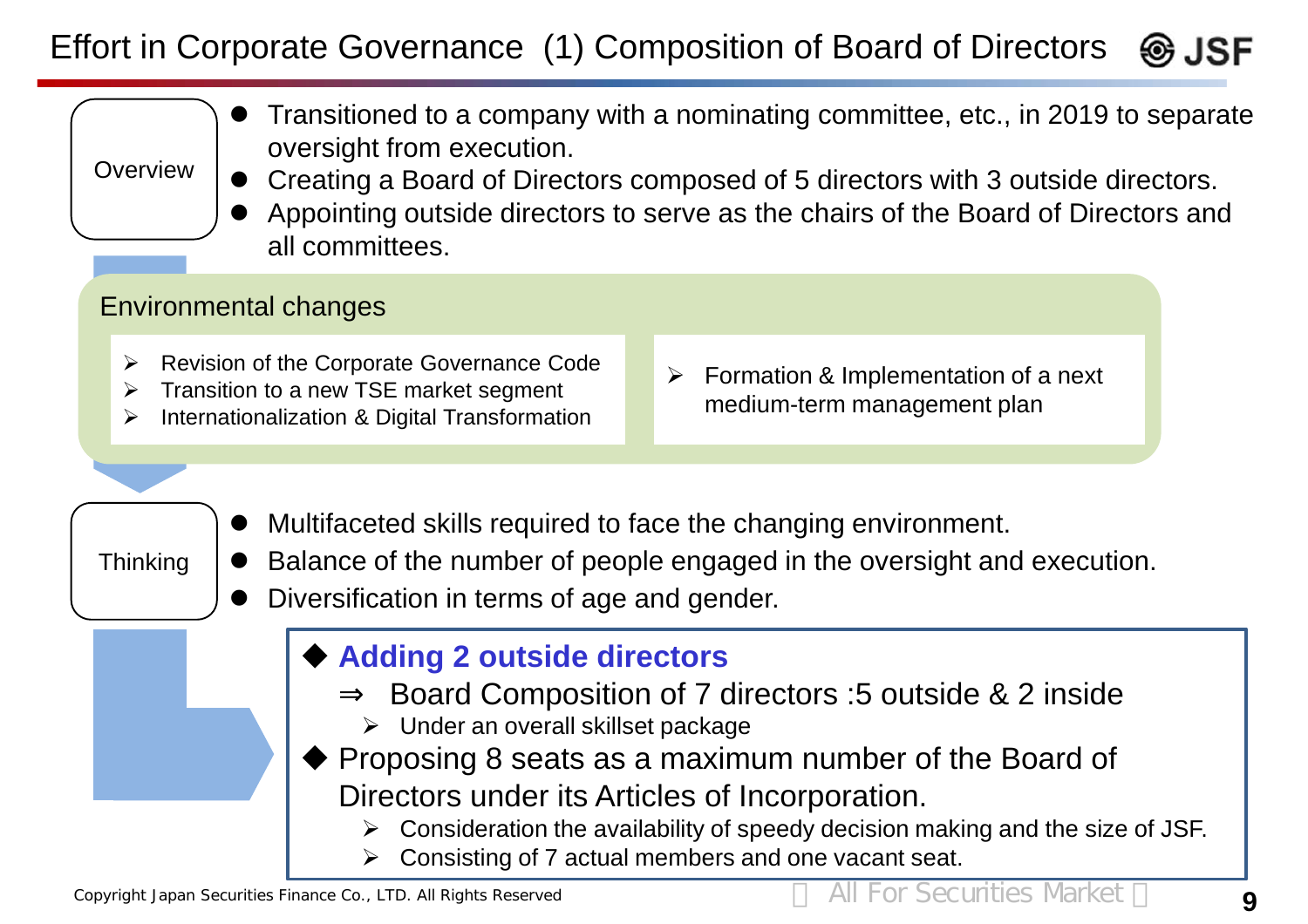Effort in Corporate Governance (2) Appointment of Executive Officers ⊛ JSF

- Comprehensive reexamination was conducted regarding criteria on the appointment of executive officers, due to changes in the environment.
- In the light of the fact that the purpose of their appointment is to create an executive system that facilitates the advancement of the medium-term management plan, specific appointments are conducted to classify the talent expected of executive officers.

| Long list                         | <b>Talent expected of Executive Officers</b>                                                                                                           |  |                                                            |
|-----------------------------------|--------------------------------------------------------------------------------------------------------------------------------------------------------|--|------------------------------------------------------------|
| People from                       | ◆ Someone who is able to fully recognize JSF's public role in the<br>execution of JSF's business.                                                      |  | Appointment                                                |
| - Inside the                      | ◆ Someone who has extensive of knowledge of the overall finance                                                                                        |  | of 7 Executive                                             |
| company                           | and securities markets.<br>Someone who is well versed in the Financial Instruments and                                                                 |  | <b>Officers</b>                                            |
| - Public sector                   | Exchange Act and other various laws and regulations.                                                                                                   |  |                                                            |
|                                   | ◆ Someone with knowledge and experience involving JSF's highly<br>specialized business.                                                                |  | People from the<br><b>BOJ have been</b><br>appointed based |
| - Finance &<br>Securities sectors | ◆ Someone with the internationality required in the advance of<br>JSF's business.                                                                      |  |                                                            |
|                                   | ◆ Someone with a high degree of knowledge and experience in<br>business management and risk management.                                                |  | on a determination<br>that they have                       |
|                                   | ◆ Someone with a high degree of knowledge and experience in<br>finance and accounting.                                                                 |  | these talents                                              |
|                                   | $\blacklozenge$ Someone who is able to nimbly respond to the various<br>environmental changes encircling JSF in the finance and<br>securities sectors. |  |                                                            |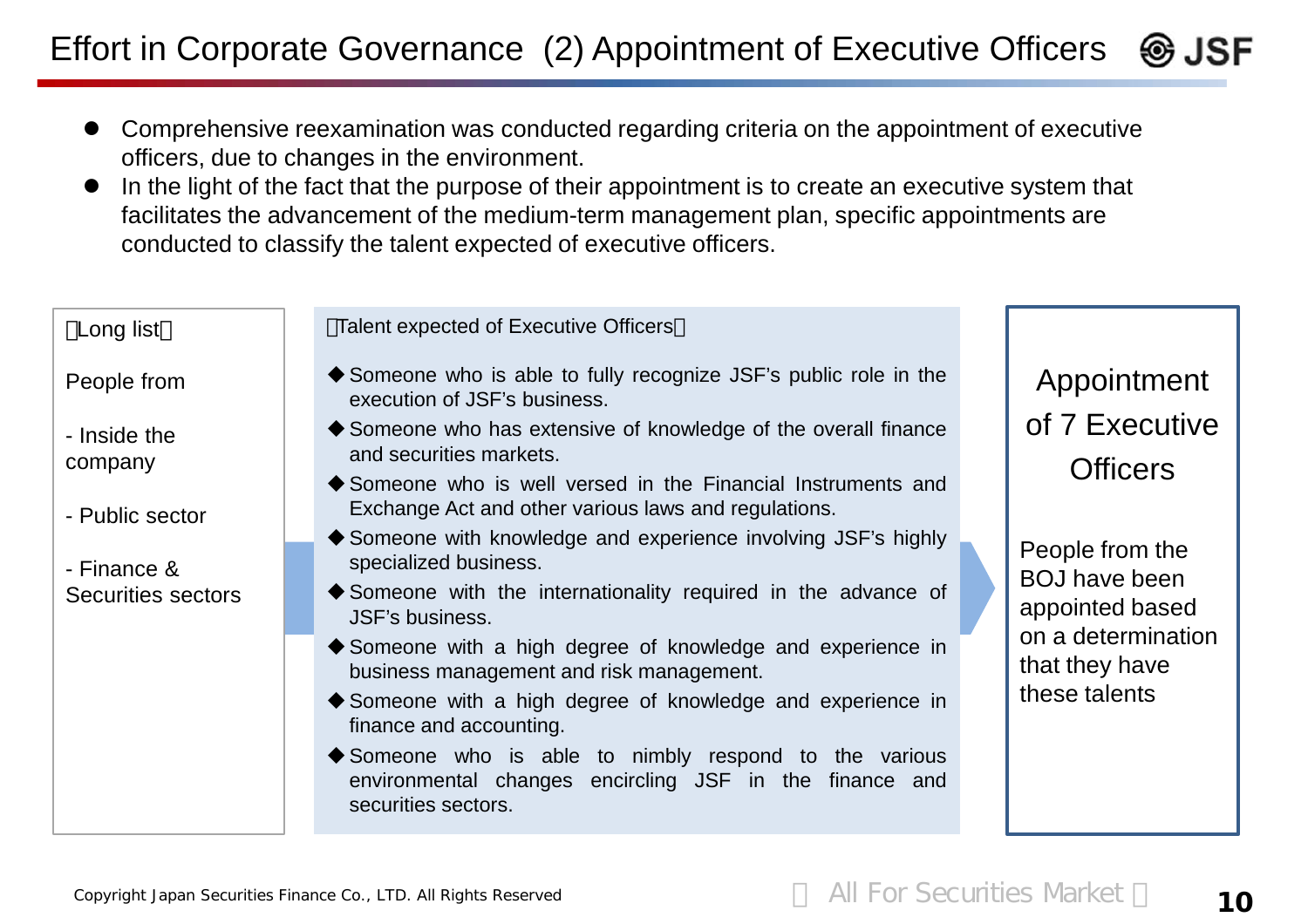- JSF has established a remuneration system of Directors & Executive Officers that supports the foregoing management policies and governance system which strongly recognized its public role as infrastructure in securities markets and provides incentives that are consistent with JSF's management policy of enhancing its corporate value in the medium and long-term.
- Remuneration for individual directors and executive officers is determined by the Remuneration Committee. Additionally, changes and the like to remuneration categories and the remuneration system are also determined by the Remuneration Committee.

Policy regarding determining of remuneration

| <b>Executive</b><br><b>Officers</b> | With an eye towards a high degree of correlation with JSF's earnings and share price,<br>executive officer remuneration is set as monthly remuneration (base remuneration) and<br>officer bonuses and stock remuneration linked to earnings.<br>The set as monthly remuneration (base remuneration) is based on an individual executive<br>officer's position.<br>With an eye towards the clarification of management responsibilities, officer bonuses are<br>determined after the end of a fiscal year, linked to the achievement status of the<br>management goals in the medium-term management plan and performance in each term,<br>and paid within three months after this determination.<br>Stock remuneration utilizes a board benefit trust scheme to award points linked to and<br>determined by medium-term performance, and awards JSF shares based on the number of<br>points at the time of retirement. |
|-------------------------------------|------------------------------------------------------------------------------------------------------------------------------------------------------------------------------------------------------------------------------------------------------------------------------------------------------------------------------------------------------------------------------------------------------------------------------------------------------------------------------------------------------------------------------------------------------------------------------------------------------------------------------------------------------------------------------------------------------------------------------------------------------------------------------------------------------------------------------------------------------------------------------------------------------------------------|
| <b>Directors</b>                    | From a viewpoint of exerting a supervisory function, directors (excluding those concurrently<br>serving as executive officers) are only paid fixed-amount monthly remuneration (base<br>remuneration) and are not paid performance linked remunerations.<br>The remuneration of an individual director is determined by their classification as fulltime or<br>non-fulltime director, appointment as chair and other positions as a director.<br>Directors who concurrently serve as executive officers are not paid remuneration as a<br>director.                                                                                                                                                                                                                                                                                                                                                                    |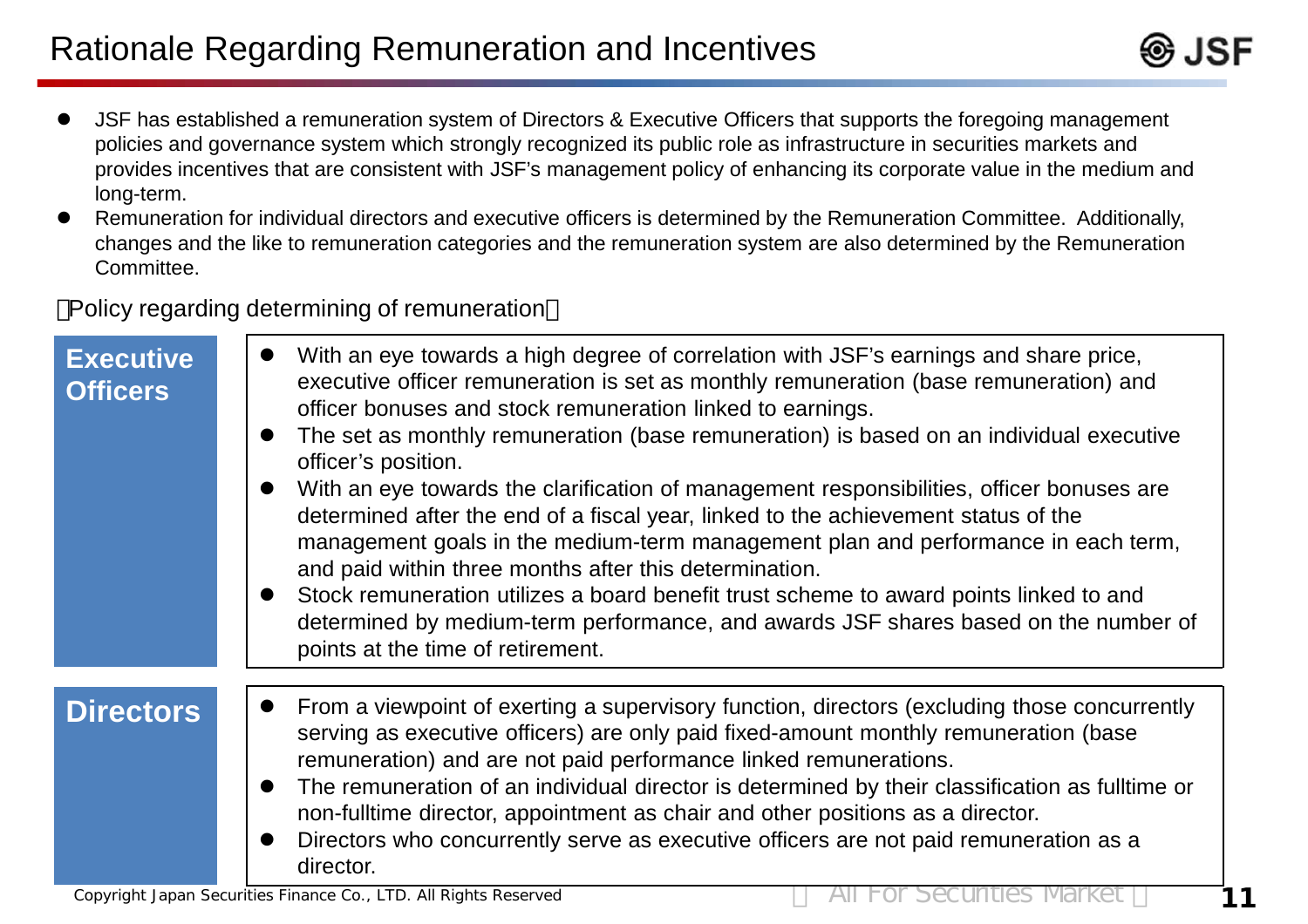

# **3. Opinion of JSF Board of Directors Regarding Individual Agenda Items in Shareholder Proposal**

Copyright Japan Securities Finance Co., LTD. All Rights Reserved **All For Securities Market**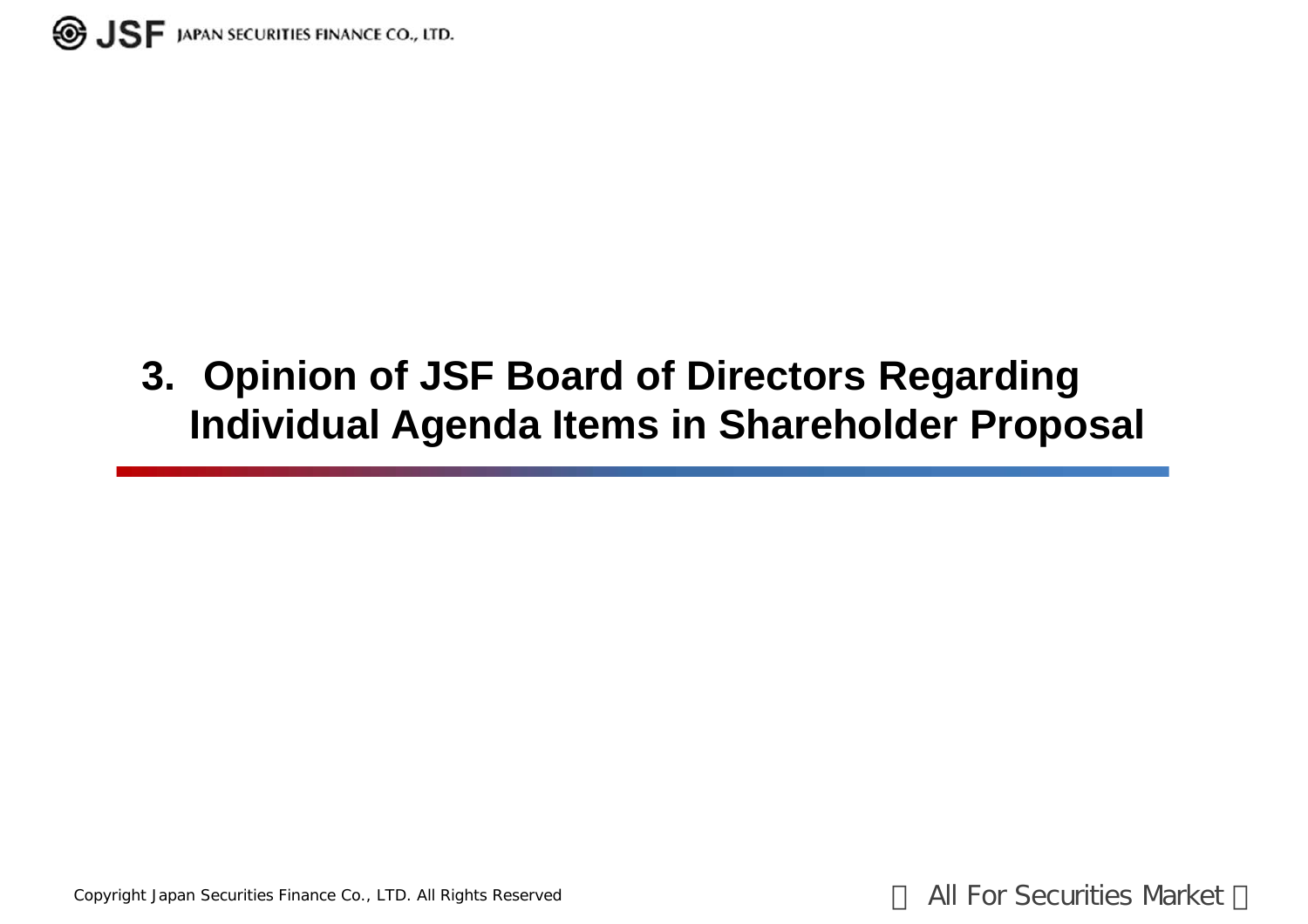Agenda Item 1: Partial amendments to the Articles of Incorporation with regard to Disclosure of Individual Remuneration for Representative Executive Officer & President



# The following Chapter and Article shall be newly established in the existing Articles of Incorporation. Chapter IX Disclosure of Officer Remuneration Article 38(Disclosure of Remuneration for **Representative** Executive Officer & President)

The Company shall individually disclose the amount (including nonmonetary remuneration) paid to the executive officer having the power or representation as remuneration for the preceding fiscal year in the Corporate Governance Report submitted to the Tokyo Stock Exchange by the Company.

# **Proposal Opinion of the Board of Directors**

## **The Board of Directors opposes this Proposal.**

JSF, in accordance with laws and regulations, appropriately discloses the policies for determining the content of remunerations of executive officers and directors (hereinafter, "Executive Officers, etc.") and the total amount of remunerations by officer classification in the business reports and annual securities reports.

In addition, the Proposal is related to the remunerations for Executive Officers, etc., and the Remuneration Committee has deliberated the Proposal and reached the conclusion that governance of the remunerations for Executive Officers, etc. at JSF is being appropriately managed by the Remuneration Committee, that remunerations is being appropriately disclosed, and there is no need for the establishment of a provision such as that of the Proposal in the Articles of Incorporation.

Also, at JSF the Remuneration Committee has the authority to decide the policies on the determination of the content of remunerations for Executive Officers, etc. and the details of individual remunerations for Executive Officers, etc. Moreover, the Remuneration Committee has appropriately exercised this authority to appropriately determine the details of individual remunerations for Executive Officers, etc. Specifically, the remunerations for Executive Officers, etc. is based on the corporate philosophy and management policies, in a system and at a level the coincides with the roles and expected functions of directors and executive officers, with an eye towards sustainable growth and the enhancement of corporate value in the medium to long-term. Among others, the executive officer executive officer remuneration is set as monthly remuneration (base remuneration) and officer bonuses and stock remuneration, with an eye towards a high degree of correlation with JSF's earnings and share price.

Furthermore, the Shareholder Proposal states "There is concern that the president from the Bank of Japan losing his incentives to enhance shareholder value since he is earning remuneration that far exceeds his remuneration when he worked at the Bank of Japan, and to dispel this concern we are seeking the disclosure of the president's individual remuneration." However, as addressed above, the remuneration of Executive Officers, etc. is established to work as an incentive consistent with the enhancement of corporate value, and is unrelated to remuneration at the Bank of Japan. The Proposing Shareholders fail to provide a basis as to how JSF's remuneration system is disincentivizing the enhancement of shareholder value, and their allegation is unrelated to the enhancement of shareholder value.

Based on the foregoing the Board of Directors has determined that there is no need to establish a provision such that in the Proposal in the Articles of Incorporation since JSF is appropriately and fully responding in accordance with laws and regulations in both the determination and disclosure of remunerations.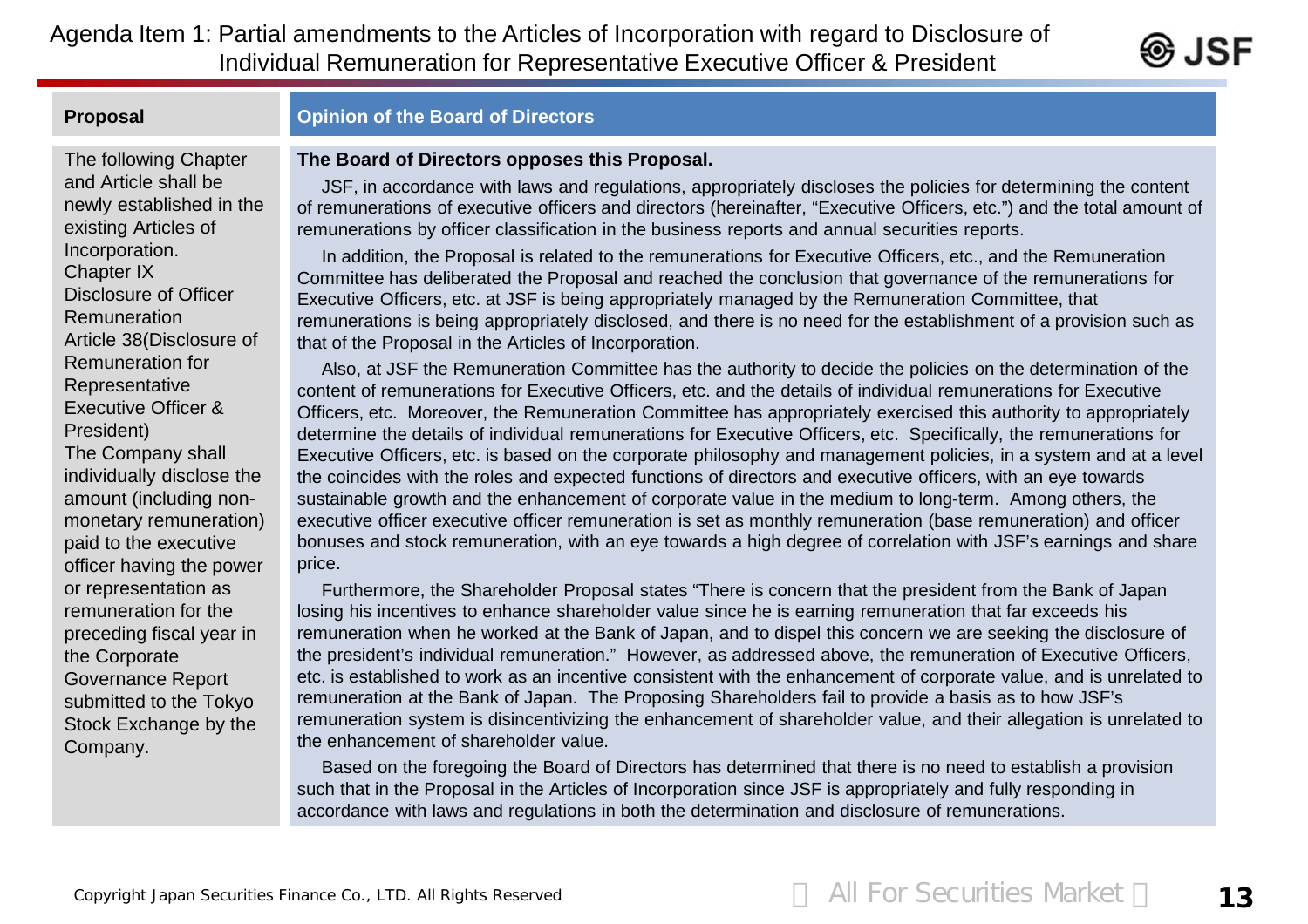Agenda Item 2: Partial amendments to the Articles of Incorporation with regard to Disclosure of Individual Remuneration for Officers Coming from Bank of Japan

# **Proposal Proposal Community Community** Opinion of the Board of Directors

# The following Article shall be newly established in the existing Articles of Incorporation. Article 39(Disclosure of Remuneration for Officers from Bank of Japan) The Company shall individually disclose the money (including nonmonetary remuneration) paid to the executive officers, directors and special advisors who have a history of work at the Bank of Japan and the directors, advisers and counselors of subsidiaries who have a history of work at the Bank of Japan as remuneration for the preceding fiscal year in the Corporate Governance Report submitted to the Tokyo Stock Exchange by the Company.

## **The Board of Directors opposes this Proposal.**

As set forth in the opinion of the Board of Directors regarding Agenda Item 1, at JSF the policies for determining the content of remunerations of executive officers and directors (hereinafter, "Executive Officers, etc.") and the details of remunerations for individual Executive Officers, etc. is appropriately determined by the Remuneration Committee based on its authority, and these policies and the total amount of remunerations by officer classification is being appropriately disclosed in the business reports and annual securities reports.

In addition, the commissioning of special advisors is determined by the Board of Directors through deliberation by the Nominating Committee, their remuneration is determined by the Remuneration Committee, and appropriate disclosure on these points is being provided in the Corporate Governance Report.

Also, the Proposal is related to the remunerations for Executive Officers, etc. and special advisors, and the Remuneration Committee has deliberated the Proposal and reached the conclusion that governance of the remunerations for Executive Officers, etc. and special advisors at JSF is being appropriately managed by the Remuneration Committee, that remunerations is being appropriately disclosed, and there is no need for the establishment of a provision such as that of the Proposal in the Articles of Incorporation.

The reason for the proposal is a negative assessment of the appointment of officers from the Bank of Japan at JSF, but in light of the public role and uniqueness of the securities financing business that includes loans for margin transactions, JSF focuses on the talent expected of executive offers and management, i.e. the ability to fully recognized JSF's public role in the execution of business, extensive knowledge of the overall finance and securities markets, the ability to nimbly respond to the various environmental changes encircling JSF in the finance and securities sectors, and the like, and people from the Bank of Japan are appointed based on a determination that they have these talents. Their benefits are commensurate to their work responsibilities, and the payment status of remunerations is being appropriately disclosed by JSF and its consolidated subsidiaries pursuant to laws and regulations.

Furthermore, the Shareholder Proposal states "It is very possible that people from the Bank of Japan enjoy special treatment within the JSF Group landing cushy positions, and this special treatment is a risk of negating the incentive for enhancing shareholder value. As such, we are seeking the disclosure of individual remuneration for people from the Bank of Japan to clarify any existence of special treatment in terms of remuneration." However, the remuneration of Executive Officers, etc. is established to work as an incentive consistent with the enhancement of corporate value, and is unrelated to remuneration at the Bank of Japan. The Proposing Shareholders fail to provide a basis as to how JSF's remuneration system is disincentivizing the enhancement of shareholder value, and their allegation is unrelated to the enhancement of shareholder value.

Based on the foregoing the Board of Directors has determined that there is no need to establish a provision such that in the Proposal in the Articles of Incorporation.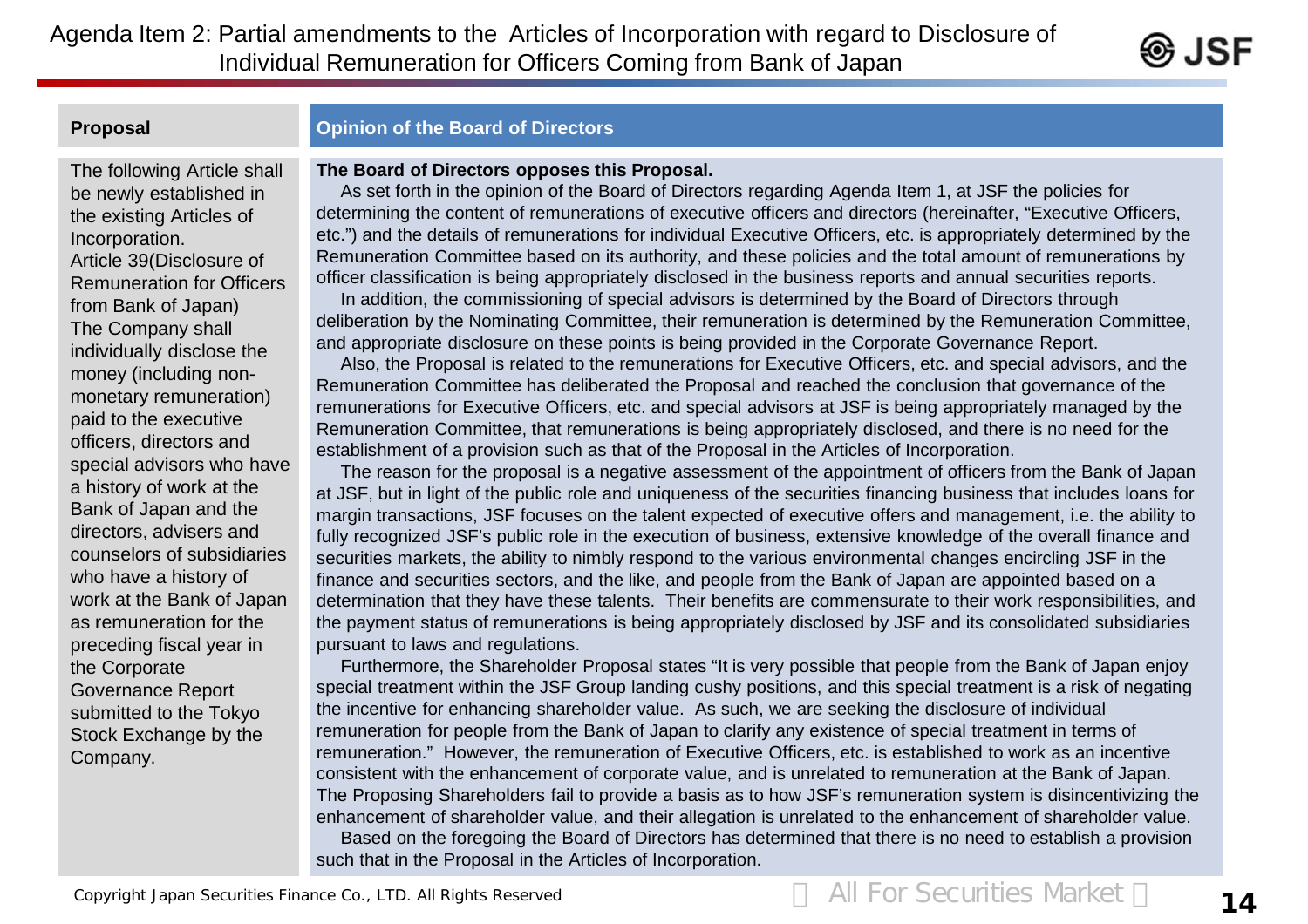

# **Proposal Proposal Community Community** Opinion of the Board of Directors

The following Chapter and Article shall be newly established in the existing Articles of Incorporation. Chapter X Special Advisors Article 40(Special Advisors) The Company shall be entitled to establish special advisors by resolution of the Board of Directors.

# **The Board of Directors opposes this Proposal.**

The role of special advisors at JSF centers on business community activities and social contribution activities, and since the commissioning of advisors is determined by the Board of Directors through deliberation by the Nominating Committee and their remuneration is determined by the Remuneration Committee, disclosure on these points is being provided in the Corporate Governance Report. JSF has determined that having a person with past experience as president engage in these activities is expected to contribute in ways such as to the maintenance of relations in its business community as well as having an anticipated PR effect, and that this will lead to the enhancement of corporate value.

If the intent of this Proposal is the establishment of a special advisor system, we fail to understand the reason for proposing the stipulation of an establishment basis provision in the Articles of Incorporation. In consideration of securing objectiveness and transparency in the special advisor system, JSF, as addressed above determines and discloses the commissioning of advisor and their benefits through deliberation by the Nominating Committee, Remuneration Committee and Board of Directors, and in the day to day execution of business as well, the oversight and execution of business is separated by design in the organization of a company with a nominating committee, etc., to create an appropriate decision making system, and advisors at JSF are not actually involved in any management decisions. These efforts have secured the objectiveness and transparency of the special advisor system, and there is no need to stipulate a special advisor establishment provision in the Articles of Incorporation.

Furthermore, the Shareholder Proposal states "Governance related issues have been identified with regard to the advisory system itself, and the continued service of a someone who landed a cushy appointment as president after leaving the Bank of Japan as special advisor after retiring, runs contrary to social justice (the "S" of the so-called ESG)," but this allegation is thought unrelated to the enhancement of shareholder value.

As such, we have determined that there is no need to establish a provision such as that of the Proposal in the Articles of Incorporation.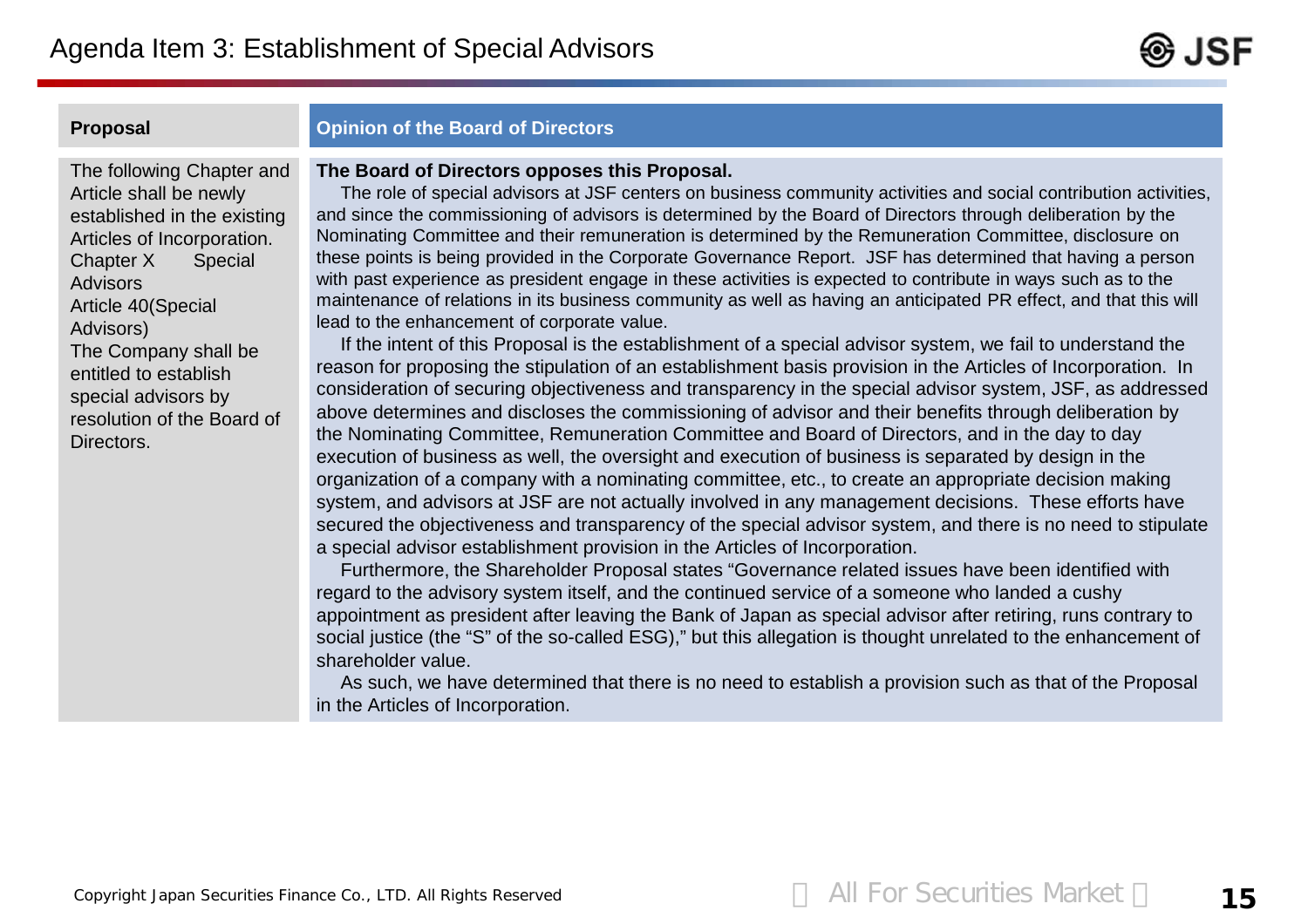# **Proposal Proposal Community Community** Opinion of the Board of Directors

The following Chapter and Article shall be newly established in the existing Articles of Incorporation. Chapter XI Securities Held by Company Article 41 (Validation of Purpose and Disclosure of Results of Cross-Shareholdings) (1)At least once a year, the Company communicates to the issuers of cross-held shares the desire to sell these shares in order to validate as to whether the purposes of crossshareholding at the Company, the "strengthening of business relations" and the "undertaking of alliances", are actually effectuated by cross-held shares. (2)The Company shall disclose the content of the responses from issuing

Exchange. The  $\sim 16$ companies have been obtained in response to the request for sale to the issuing companies of the preceding paragraph, by each individual company, in the corporate governance report submitted by the Company to the Tokyo Stock Exchange.

## **The Board of Directors opposes this Proposal.**

With cross-shareholdings, the status of dividends and valuation gains or losses, the status of transactions with the company invested in, the history of the holdings and the like are validated each year by the Board of Directors, reduction is sought in those holdings the necessity for which is weak, and a determination is made on the reasonableness of the holdings based on the result of this validation. This is disclosed in the Corporate Governance Report, and the status of cross-shareholding is further disclosed in the Annual Securities Report.

Since FY2018, JSF has reduced its cross-held shares, reducing its holding of listed shares by 91% on market price basis and reducing its holding of both listed and unlisted shares by 78% in total in the period from March of 2018 through March of 2022. As of March 2022, JSF holds nine cross-held shares (two listed and seven unlisted) at a value of JPY 2,816,000,000, which accounts for merely 0.02% of its total assets and 2.04% of its total net assets on a consolidated basis. As such, general criticism of crossshareholding is not warranted at JSF.

Furthermore, this Proposal seeks a provision in the Articles of Incorporation that states "At least once a year, the Company communicate to the issuers of cross-held shares the desire to sell these shares in order to validate as to whether the purposes of cross-shareholding at the Company, the 'strengthening of business relations' and the 'undertaking of alliances', are actually effectuated by cross-held shares." But the necessity of selling is an issue that should be validated by JSF, the response policy regarding the intent of holding, economic feasibility and the like is determined through deliberation by the Board of Directors, and JSF has ensured a process for disclosing the results thereof in the Corporate Governance Report.

In addition, the Articles of Incorporation stipulate fundamental policies in the management of JSF, and as such it would not be appropriate to establish provisions on matters related to the individual and specific execution of business. Accordingly we have determined that there is no need to establish a provision such as that of the Proposal in the Articles of Incorporation.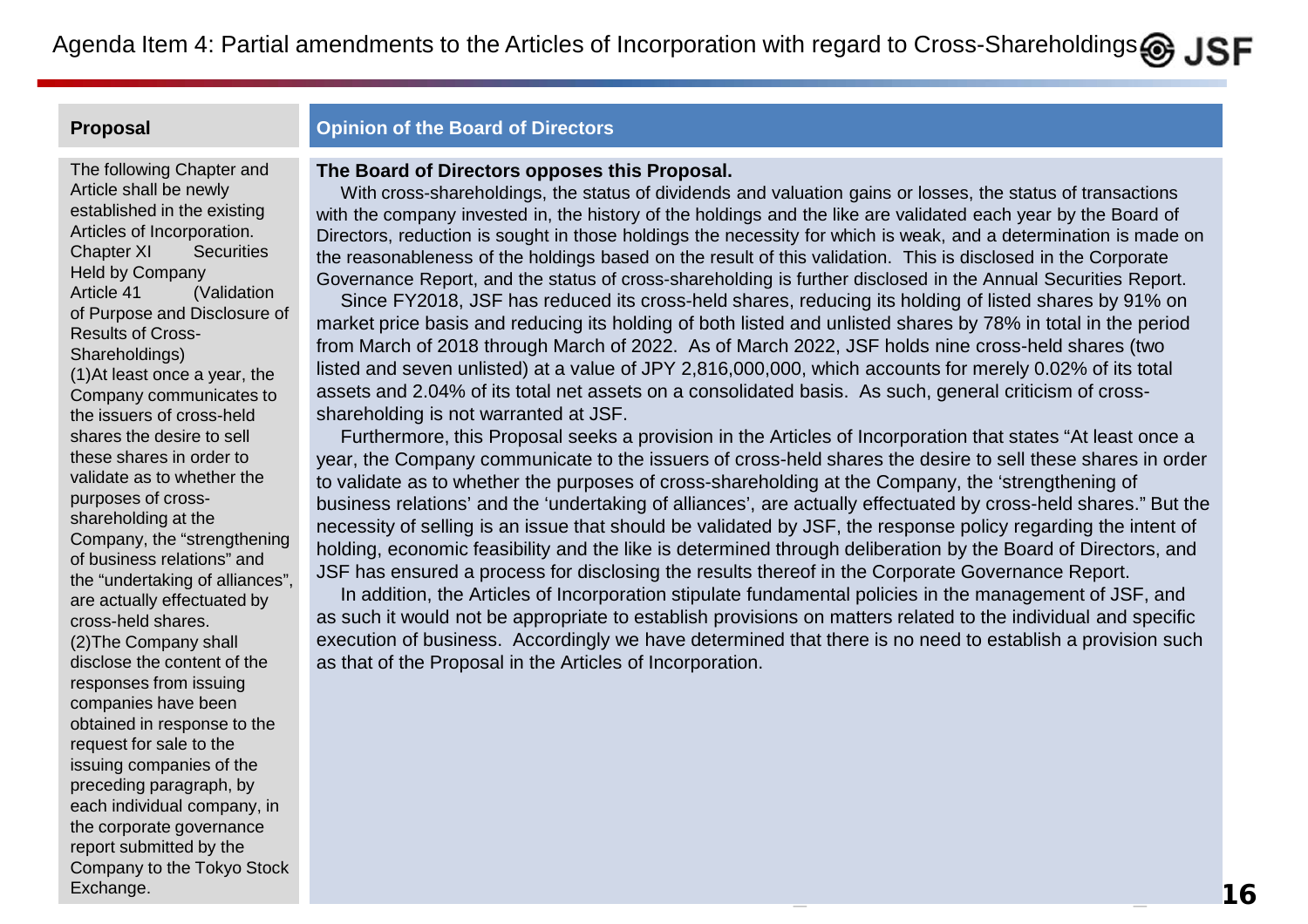Agenda Item 5: Partial amendments to the Articles of Incorporation with regard to Sale of  $\circledast$  JSF Shares and Unlisted REIT Held for Net Investment Purposes

# **Proposal Proposal Community Community** Opinion of the Board of Directors

**The Board of Directors opposes this Proposal.**

The following Article shall be newly established in the existing Articles of Incorporation. Article 42(Sale of Shares and Unlisted REIT Held for Net Investment Purposes)

The Company shall no longer acquire, and shall sell by the end of March of 2026 all shares and unlisted REIT for which the purpose of holding is net investment.

JSF secures sufficient liquidity from the finance market at low interest rates to facilitate the stable operation of its security financing business that includes loans for margin transactions. It has raised additional revenues by efficiently investing the excess funds arising in the course thereof in securities. In addition, JSF engages in a wide range of financial intermediation business in the finance and securities markets through the lending and the like of securities and funds. This financial intermediation business, due to the nature thereof, does not simply invest its own capital and earn revenues, rather it leverages debt financing, and is touted on the whole as a management goal for achieving ROE in excess of the cost of equity. The concept under the corporate governance code as well that the enhancement of corporate value should be conducted from a medium to longterm point of view, and JSF's ROE goal will be achieved in a medium-term span by FY2025 through the steady earning of profits by each division, including investment in securities.

In addition, JSF's thinking on its business portfolio has been resolved by the Board of Directors and disclosed on its corporate website, all business including investment in securities is expected to improve in medium to long-term profitability, and at present there are no assets which we have determined should be sold.

In addition, the Articles of Incorporation stipulate fundamental policies in the management of a company, and as such it would not be appropriate to establish provisions on matters related to the individual and specific execution of business. Accordingly we have determined that there is no need to establish a provision such as that of the Proposal in the Articles of Incorporation.